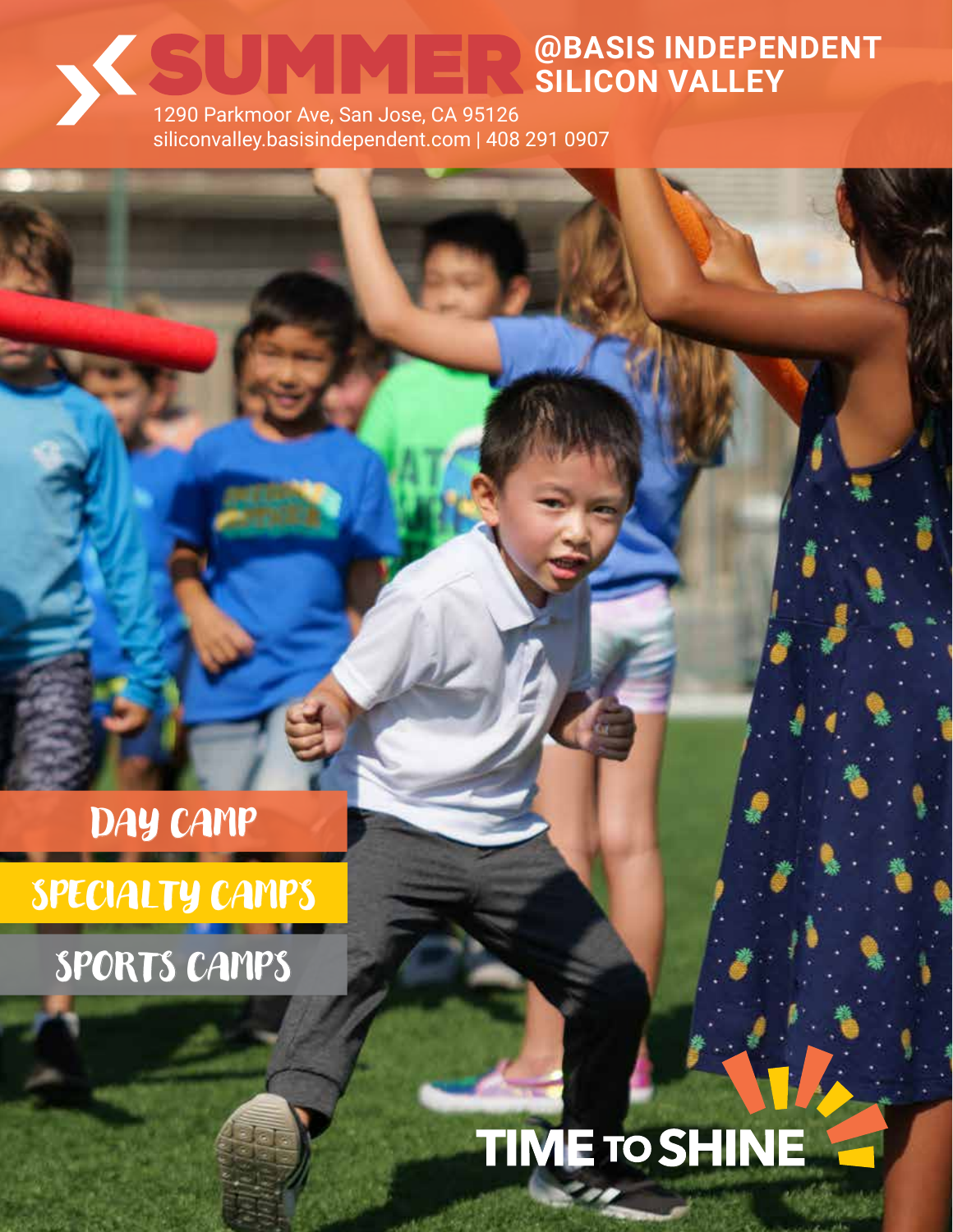## Bring out their best this summer.

We've designed the perfect camp for your child, complete with all the fun, enriching activities they love, and the important safety measures and flexible hours you expect. And with more options to explore, including Day Camps, Academic Camps and Specialty Camps, you can design a one-of-a-kind experience that will make them shine!

Campers will enjoy sports and games, exciting STEM projects, arts, crafts, music, dance and drama. They'll grow more independent, develop social skills and continue to learn—all while having fun and making new friends!



Each week, students in kindergarten through grade 5 jump into action as they explore science and nature, become involved in creative and performing arts, and participate in sports and games. Our camp features a unique selection of indoor and outdoor activities.

Our specialty camps are packed with hands-on activities that offer experiences for campers to discover new skills and talents. Whatever your child's interests are, we have fun and unique activities for them to try!



Our sports camps promote skill building, expose children to new activities, and help build healthy exercise habits.



**Camp offerings subject to change.** We are always looking to add new and exciting camps and activities. View our camp registration portal for the most up to date schedule.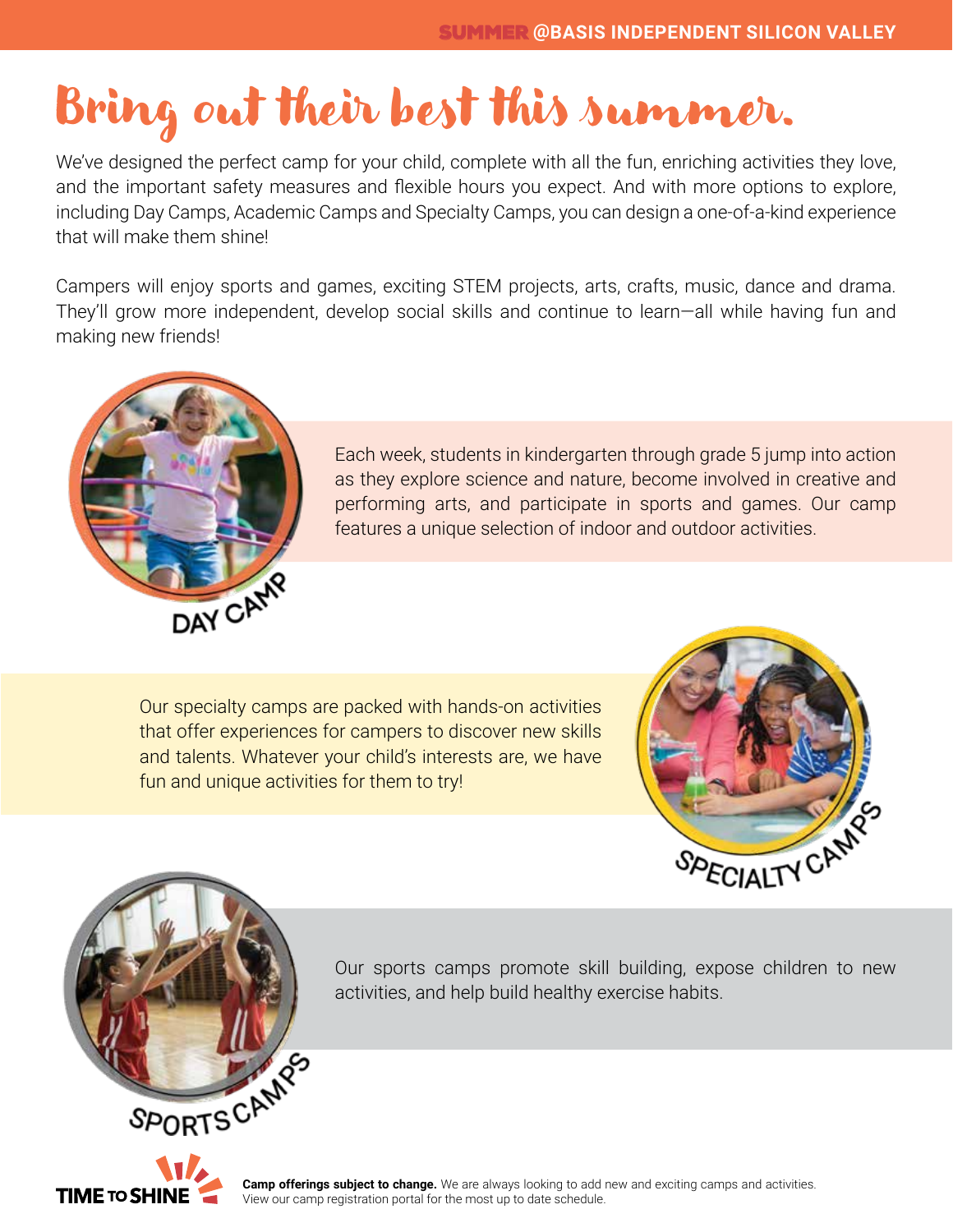# DAY CAMP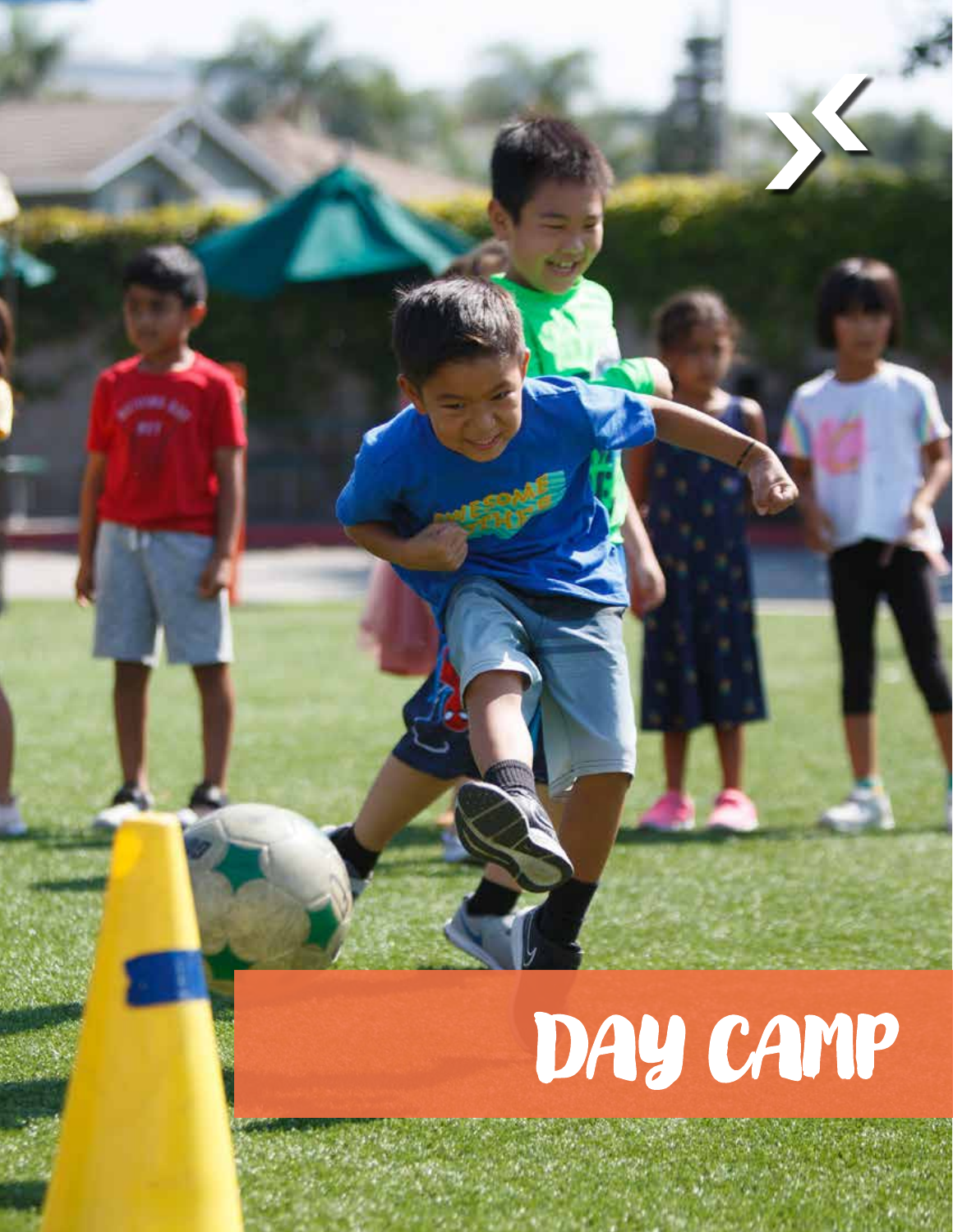# School-Age Day Camp

### Every day is an adventure • Rising K–Grade 6

Each week, students in kindergarten through grade 5 jump into action as they explore science and nature, become involved in creative and performing arts, and participate in sports and games. Our activity blocks give campers fun and variety in their camp day. *Students must turn five years old by September 1, 2022 to participate in the K Summer Program.*



**Visionary Arts** Art is in the eye of the beholder. Campers will push boundaries of perception through a variety of projects that are meant to improve skills and inspire creativity.



**Athletic Edge** We're putting a fun and competitive edge on sports for all skill levels. From foursquare to dodgeball, there is something for everyone to try.



**Kindness Rocks** Our campers will pay it forward as





**Fireless Cooking** Whether campers dream up their own food truck, decorate like a cake boss or simply make a yummy summer treat -the food possibilities will be endless.



**Color Wars** Our daily pep rally is a time for campers to gather for songs, chants and challenges that promote collaboration.



**Blowing off STEAM** Campers will work together to solve problems, while developing a love of science, technology, engineering, art and math.



**Figure it Out** Campers will put their minds together to complete various puzzles by analyzing clues and brainstorming solutions.



**Let the Games Begin** We hope our campers are ready for some good old fashioned fun. They'll have a blast building skills in a variety of indoor and outdoor games.



**3D Structures** We'll be challenging our campers to put their construction skills to the test as they plan and build 3D objects using Legos, clay, balloons and more.



**Picture Perfect** Campers will explore the tools necessary to capture great images and videos, and refine them through digital imaging.

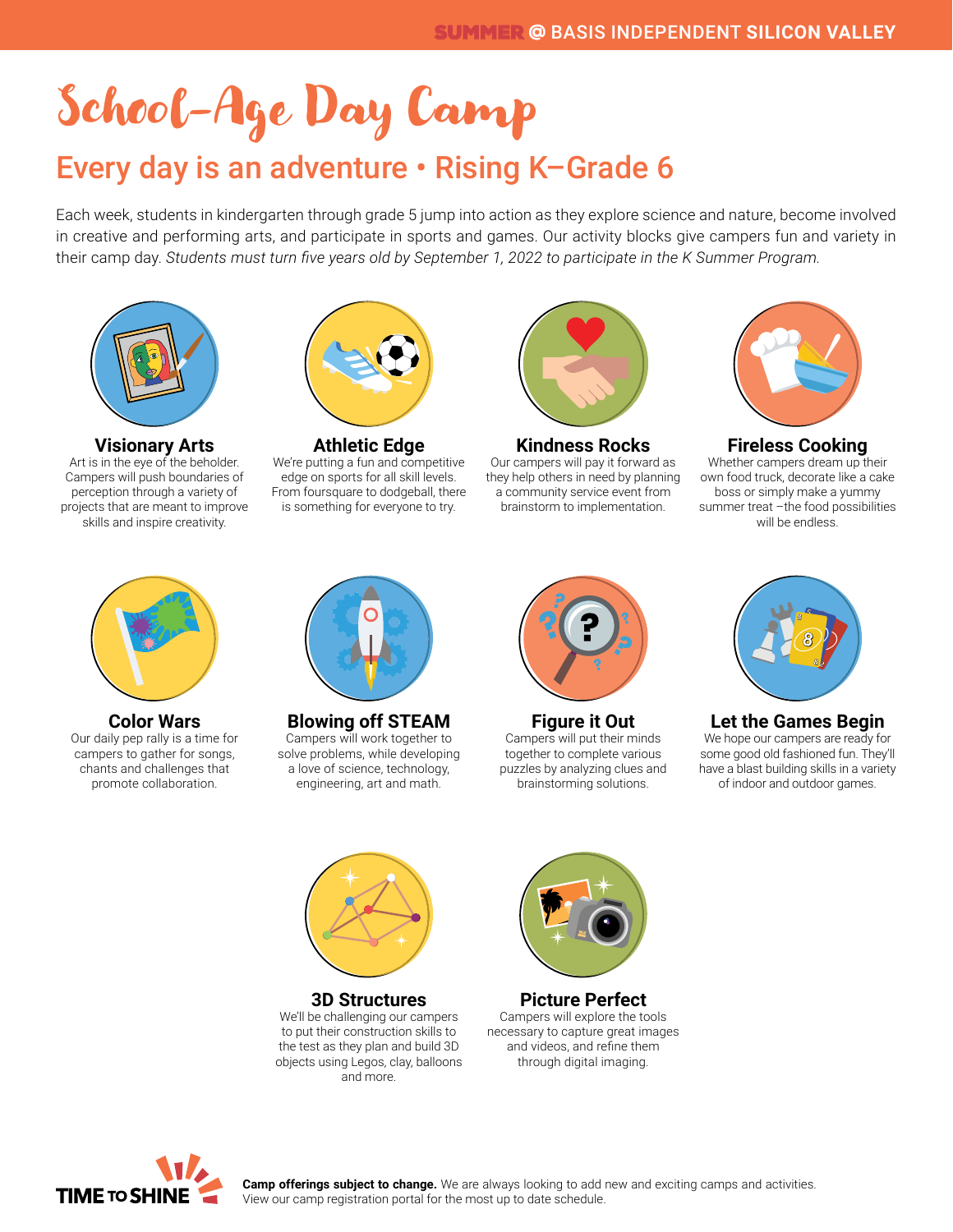### School-Age Day Camp

Every day is an adventure.

*Rising Grades K–5*

### Tuition & Fees

**Registration:** \$75

**• Early and Late Bird:** \$100/week

#### **Camp Tuition:**

**• Weekly Rate:** \$480

Hours: 8:30 AM–3:30 PM Early Bird: 7:30 AM–8:30 AM Late Bird: 3:30 PM–5:30 PM *Lunch and snacks are not provided*

### Available Weeks: \*No Camp July 4

**Week 1:** June 6–10 **Week 2:** June 13–17 **Week 3:** June 20–24 **Week 4:** June 27–July 1 **Week 5:** July 5–8\* **Week 6:** July 11–15 **Week 7:** July 18–22 **Week 8:** July 25–29 **Week 9:** August 1–5

Payment Policy: A one-time, \$75 non-refundable registration fee, plus a \$25 non-refundable deposit per session is required at registration. The balance of fees for summer programs will be automatically withdrawn on May 2 from the credit card on file. Receive a 5% discount off total camp tuition when registered by April 11, 2022.

Cancellation Policy: If you enroll in camp and your plans change, or you have concerns about your child attending camp this summer, you can receive a full refund/credit for camp tuition, less registration fee and deposits. Program change request must be received 2 weeks prior to enrolled camp week start date. Participants who do not attend their registered camp week, or who do not contact us to cancel two weeks prior to start date, will not receive a refund or credit. By submitting your payment, you are agreeing to the policy outlined above.



Online

Registration

Visit the camp section of our website to sign-up today.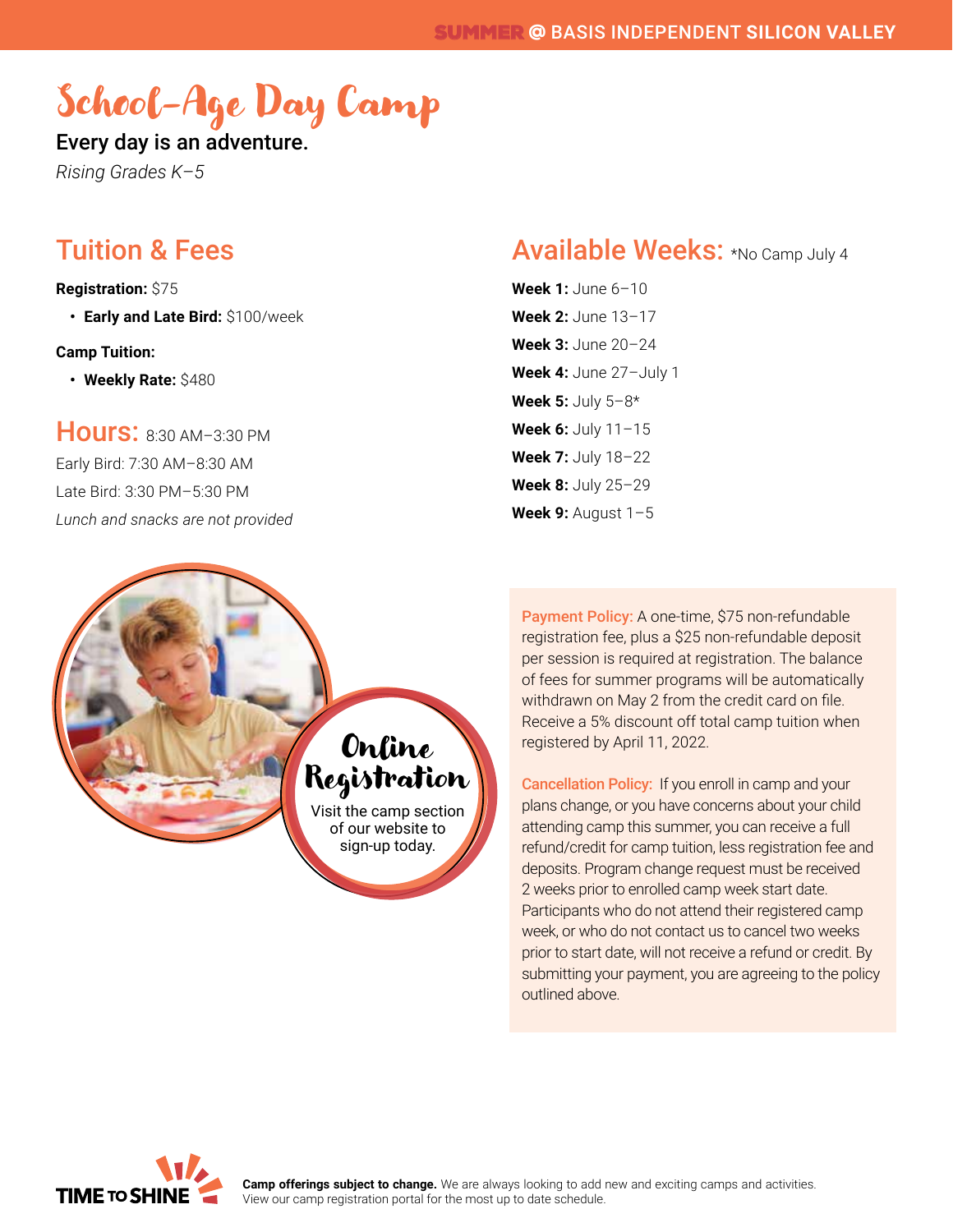## Tuition and Fees

### For all Academic, Specialty, and Sports Camps

REGISTRATION FEE: A one-time, \$75 non-refundable fee is required at registration.

DEPOSITS AT REGISTRATION: a \$25 non-refundable deposit is due for each session registered (e.g., if you sign up for 4 separate sessions, \$100 deposit is due).

TUITION BALANCES: The balance of fees for summer programs will be automatically withdrawn on May 2 from the credit card on file.

PRIORITY REGISTRATION: Receive a 5% discount off total camp tuition when registered by April 11, 2022.

REFUND/CANCELLATION POLICY: (DAY CAMPS) Cancellations require a 2-week notification from the start date of the session. No refunds will be given for cancellations within 2 weeks of the camp start date. Refunds will not include the \$25 deposit or the \$75 registration fee. In the event a camp is cancelled due to low enrollment, a full refund for that camp will be given.

REFUND/CANCELLATION POLICY: (SPECIALTY AND SPORTS CAMPS) Cancellations for specialty and sports camps will need to be made by April 28, 2022 to receive a refund. The refund will not include the \$25 deposit or the \$75 registration fee.

SIBLING DISCOUNT: A 10% sibling discount is available (not applicable to the first child).



EARLY BIRD/LATE BIRD: Early Bird begins at 7:30 AM and Late Bird ends by 5:30 PM. Additional fees are applied for pickups later than 5:30 PM.

LUNCH: From 12:00 PM–1:00 PM, students will take a break for lunch. Lunch will be outdoors the entire time and will not be provided. Campers will need to bring a lunch from home.

WATER: Please have your child bring a water bottle to camp each day. Summer is hot and we want to make sure our campers are well hydrated. Water refill stations will be available.

SUMMER CAMP IN A PANDEMIC: Having been open on-campus since August, we know we can run a safe summer camp. We follow all CDC guidelines for health and safety. All campers and staff will be required to wear a mask throughout the day, except when actively eating. Families will be asked to keep campers home if they are sick. Please see our website for full COVID details. By registering you are agreeing to abide by all of our COVID policies on our website.

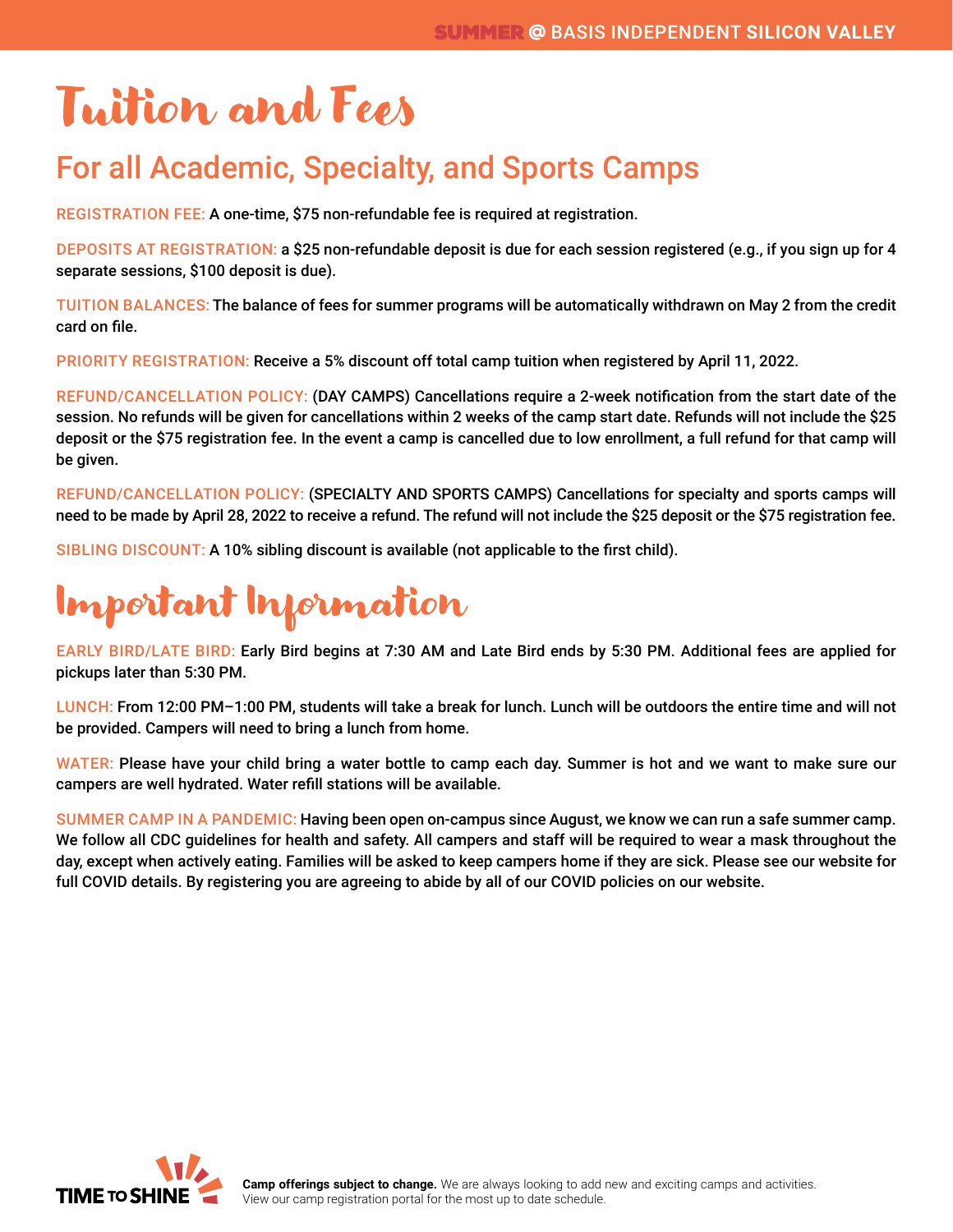# SPECIALTY CAMPS

 $\langle$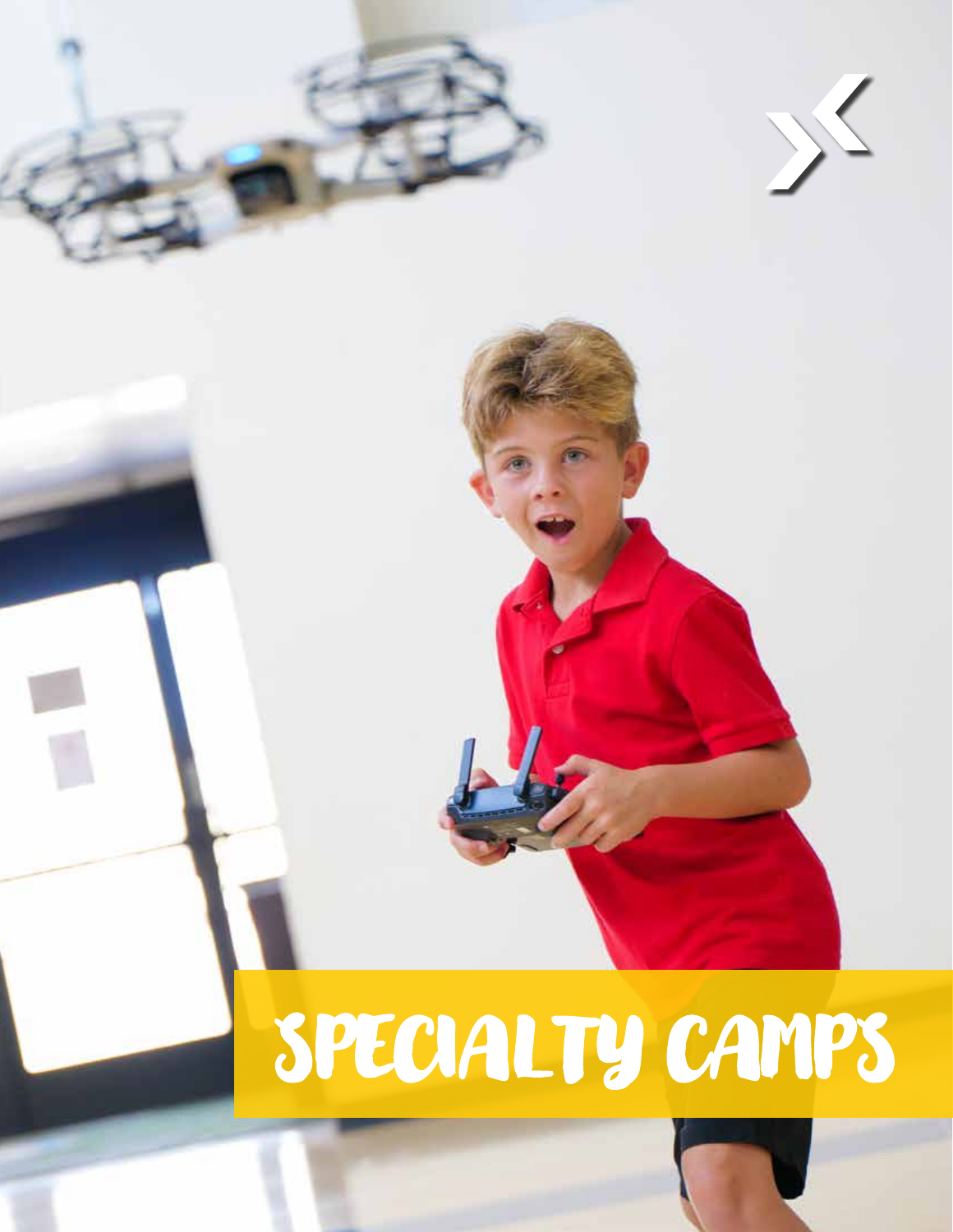### Explore and expand your interests • Rising K–Grade 2

Our specialty camps are packed with hands-on activities that offer experiences for campers to discover new skills and talents. Whatever your child's interests are, we have fun and unique activities for them to try!

### Fees:

**Early and Late Bird:** \$100/week

### Hours:

**AM Sessions:** 9:00 AM–12:00 PM **PM Sessions:** 1:00 PM–4:00 PM **Early Bird:** 7:30 AM–9:00 AM **Late Bird:** 4:00 PM–5:30 PM *Lunch and snacks are not provided* Available Weeks: \*No Camp May 30 and July 4

**Week 1:** May 31–June 3\* **Week 2:** June 6–10 **Week 3:** June 13–17 **Week 4:** June 20–24 **Week 5:** June 27–July 1 **Week 6:** July 5–8\* **Week 7:** July 11–15 **Week 8:** July 18–22



### Cooking Around The World Camp

#### *Note for students with nut allergies–we won't be cooking with any foods that will affect you!*

Do you love to cook? Want to know more recipes? In this unique cooking camp for young kids, campers learn all about food: how to make it, how to make it safely, and how to use it for good! You'll learn about food safety, meet new friends, and cook some (oven-less) recipes from all 6 inhabited continents. Everything you cook will be easy to make and suitable for after-school cooking: including "easy pizza", Japanese Onigiri (Rice Balls), and other finger-foods from Africa, Asia, and South America. During camp, you and your friends will play fun cooking games, learn about math through the process of measurement, and donate food you make to local charities in order to give back to others. At the end of camp, you'll have a whole recipe book you can use to impress friends and family at home!

Grades: K–2 AM Session and PM Session Week 5: June 27–July 1 Week 6: July 5–8\* Week 7: July 11–15 Week 8: July 18–22 Price: \$320, \$280 for Week 6

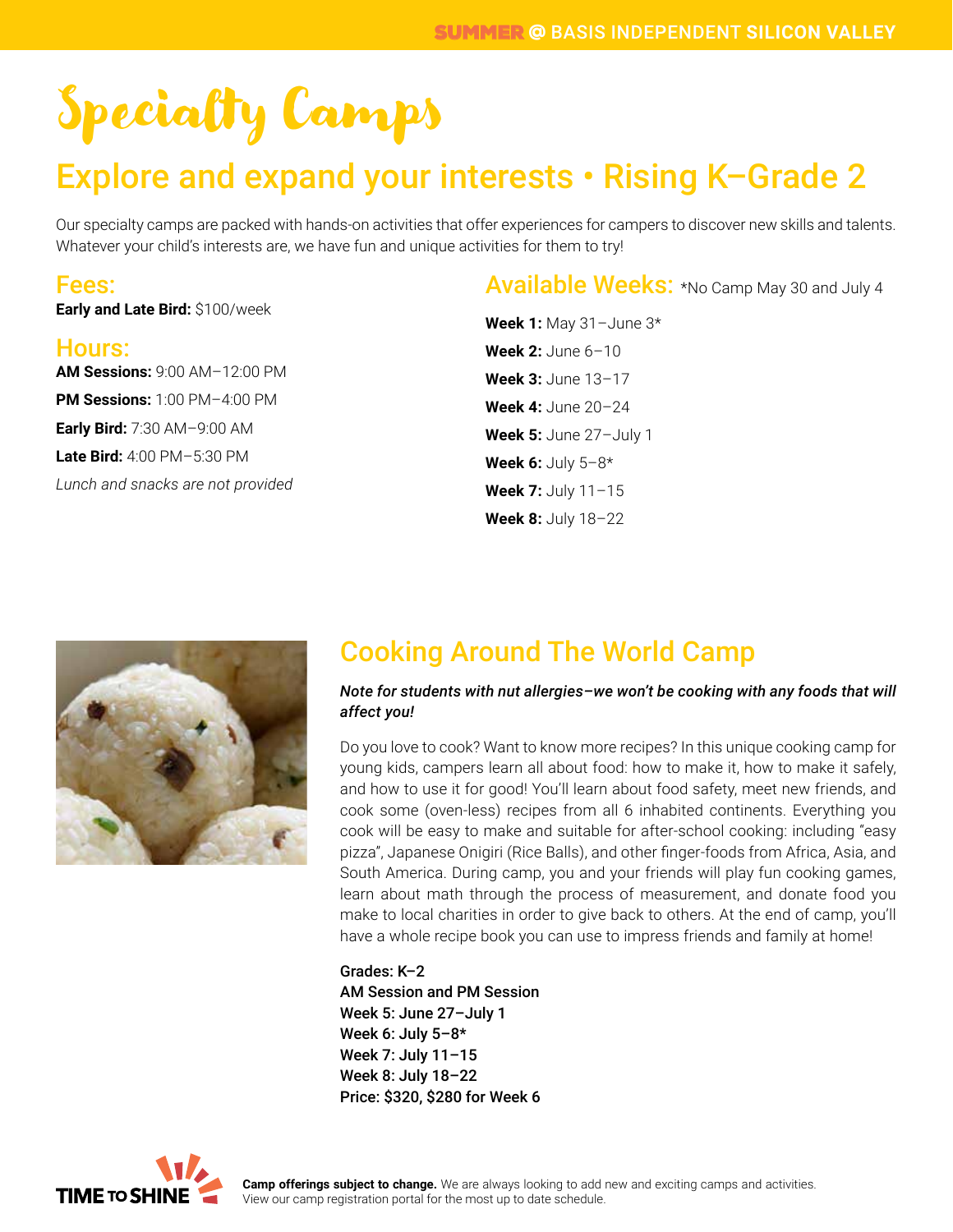### Keep learning while having fun.

*Rising K–Grade 2*





### My First Lemonade Stand

Let's sell lemonade! Young campers become "lemonade entrepreneurs" and learn how to make yummy lemonade and earn money selling it! From designing marketing flyers to estimating profits to experimenting with recipes, campers have fun all week while developing business savvy. As an optional showcase event, campers launch the lemonade stand on Friday to raise money for a charity they select!

Grades: K–2 AM Session Week 2: June 6–10 Week 7: July 11–15 Price: \$280

### Team Building (this is a two-week camp)

#### *Week 1:* Team Building through Story!

Our introduction to performance through classic storytelling provides a safe space for students to explore their imaginations and emotions through theatre games and performance. Students will work collaboratively in an ensemble performancebased retelling of a storybook, under the guidance of a professional storyteller. They will learn how to work as a team, become stewards of their community, how to project their voices, communicate with their body and exercise critical thinking skills through story analysis and game play. Through all of these tools, each student will find a new way of communicating and succeeding with the world around them.

#### *Week 2:* No Fear Drama is Here!

Our classic theatre and film acting class (originally called The Art of Performance) provides an immersive, collaborative, and educational experience. Students will have custom scenes written for them by a professional writer, each working on their specific challenges and framed around their personal needs. They will learn projection through vocality, critical thinking through script analysis, creativity through character dimensionalization, command through stage/screen presence, and confidence through emotional exploration. Through all of these tools, each student will find a new way of communicating and succeeding with the world around them. FINAL PROJECT: all students will perform in a virtual public showcase for their parents, friends, and peers.

Grades: Rising K–2 AM Session Weeks 4–5: June 20–July 1 Price: \$480

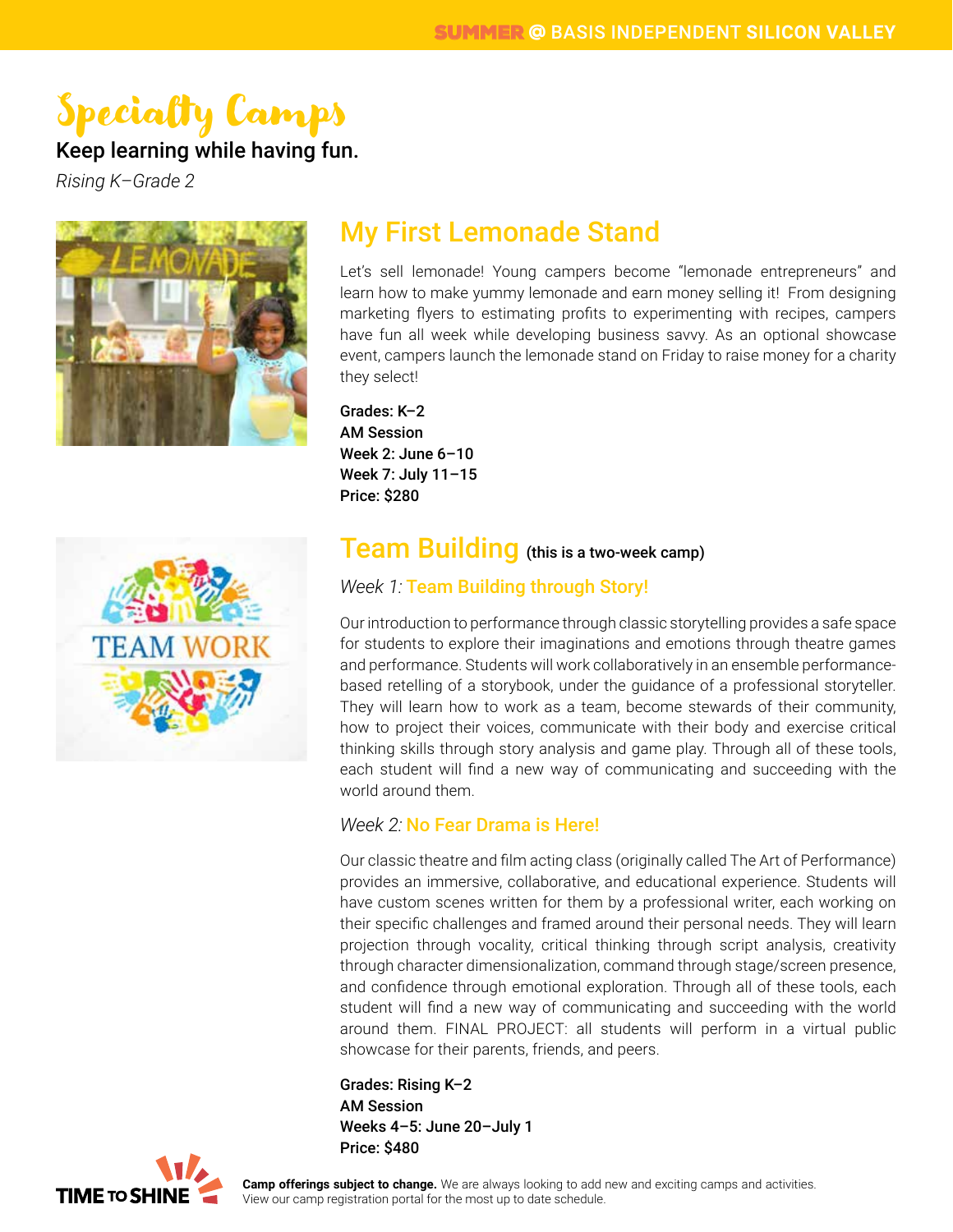### Keep learning while having fun.

*Rising K–Grade 2*



### Young Diplomats

This fun camp helps students develop a global mindset and build international awareness early in life, which are important skills in today's increasingly interconnected world. Students explore cultural differences across countries, languages, currencies, country flags, geography games, famous landmarks, current global events, diplomacy and come up with solutions to global problems like hunger, poverty and pollution.

Grades: K–2 AM Session Week 4: June 20–24 Price: \$280



### Young Philanthropists

Campers internalize the benefits of doing well and doing good, reviewing a number of charities and discussing the merits of giving back. Students collaborate in small teams to select a charity or issue they feel passionate about and come up with practical ways they can support that cause (including raising awareness, volunteering and fundraising), then create their own mock foundation!

Grades: K–2 AM Session Week 5: June 27–July 1 Price: \$280



**Camp offerings subject to change.** We are always looking to add new and exciting camps and activities. View our camp registration portal for the most up to date schedule.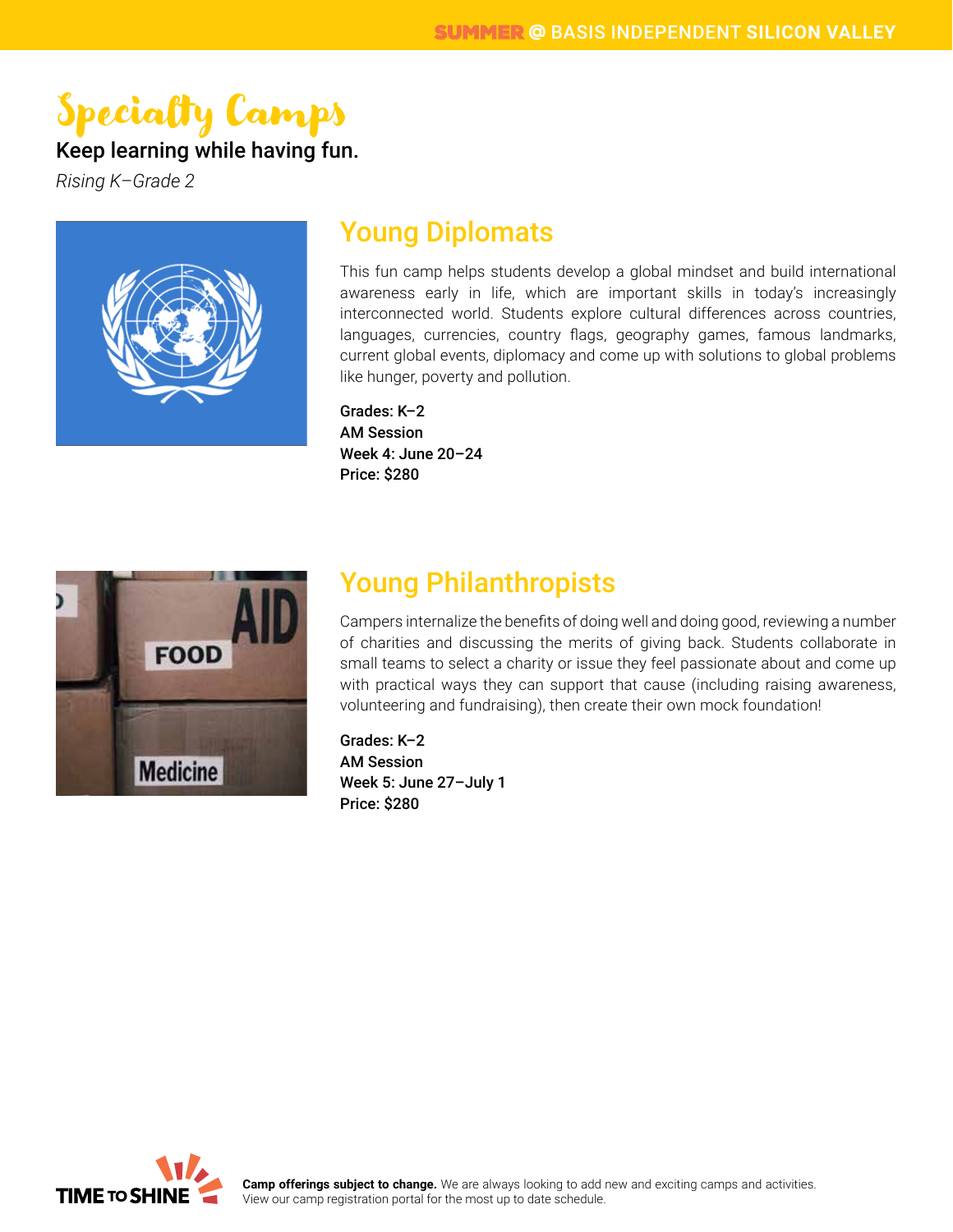### Explore and expand your interests • Rising Grades 3–5

Our specialty camps are packed with hands-on activities that offer experiences for campers to discover new skills and talents. Whatever your child's interests are, we have fun and unique activities for them to try!

### Fees:

**Early and Late Bird:** \$100/week

#### Hours:

**AM Sessions:** 9:00 AM–12:00 PM **PM Sessions:** 1:00 PM–4:00 PM **Early Bird:** 7:30 AM–9:00 AM **Late Bird:** 4:00 PM–5:30 PM *Lunch and snacks are not provided* Available Weeks: \*No Camp May 30 and July 4

**Week 1:** May 31–June 3\* **Week 2:** June 6–10 **Week 3:** June 13–17 **Week 4:** June 20–24 **Week 5:** June 27–July 1 **Week 6:** July 5–8\* **Week 7:** July 11–15 **Week 8:** July 18–22



### Budding Entrepreneurs Camp

If you love Shark Tank, this empowering camp is for you! Join other intrepid campers and develop a business plan for your own business idea. You will learn to take risks and persevere, while making business-like decisions about strategy, marketing and finance (optional activities include building a website and designing business cards). Campers build confidence "learning by doing" throughout the week and make their pitch presentations on the last day!

Grades: 3–5 AM Session Week 2: June 6–10 Price: \$280



**Camp offerings subject to change.** We are always looking to add new and exciting camps and activities. View our camp registration portal for the most up to date schedule.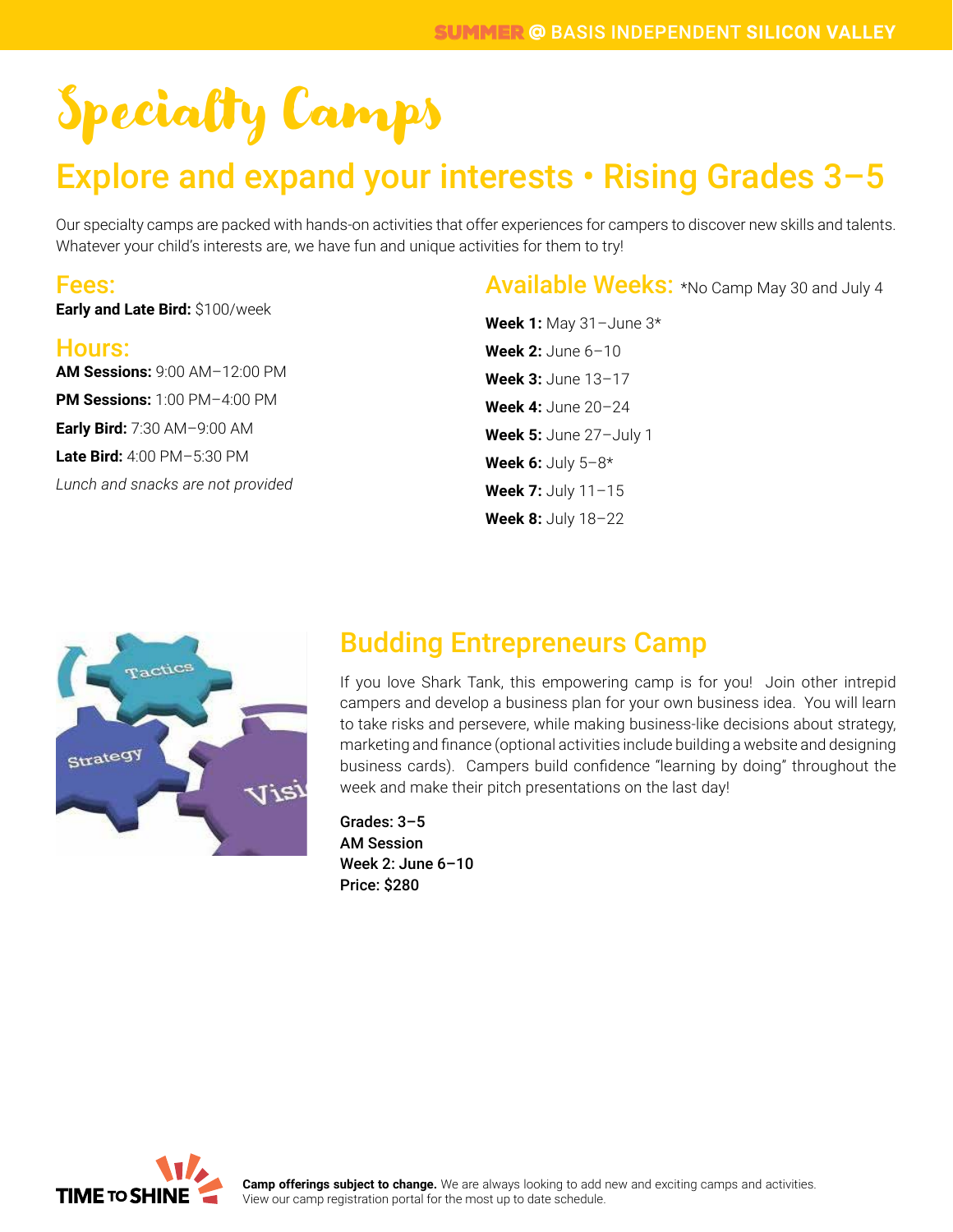### Keep learning while having fun.

*Rising Grades 3–5*



### Build App Games Camp

#### *Computers or tablets required*

Ever wanted to build your own games or apps? Love Roblox or Minecraft? Well, this is the camp for you! In this camp, students will learn the skills of a game maker through conceiving, designing, and creating their own mobile app games. The resulting games can be shared online and texted to friends for them to play on their phones. It's a great way to combine learning with fun becoming a game developer. You don't need any previous experience or special software to take this: all you need is your creativity and a laptop.

Grades: 3–5 AM Session and PM Session Week 3: June 13–17 Week 5: June 27–July 1 Week 8: July 18–22 Price: \$320



### Cooking Around The World Camp

*Note for students with nut allergies–we won't be cooking with any foods that will affect you!*

Do you love to cook? Want to know more recipes? In this unique cooking camp for young kids, campers learn all about food: how to make it, how to make it safely, and how to use it for good! You'll learn about food safety, meet new friends, and cook some (oven-less) recipes from all 6 inhabited continents. Everything you cook will be easy to make and suitable for after-school cooking: including "easy pizza", Japanese Onigiri (Rice Balls), and other finger-foods from Africa, Asia, and South America. During camp, you and your friends will play fun cooking games, learn about math through the process of measurement, and donate food you make to local charities in order to give back to others. At the end of camp, you'll have a whole recipe book you can use to impress friends and family at home!

Grades: 3–5 AM Session and PM Session Week 5: June 27–July 1 Week 7: July 11–15 Week 8: July 18–22 Price: \$320

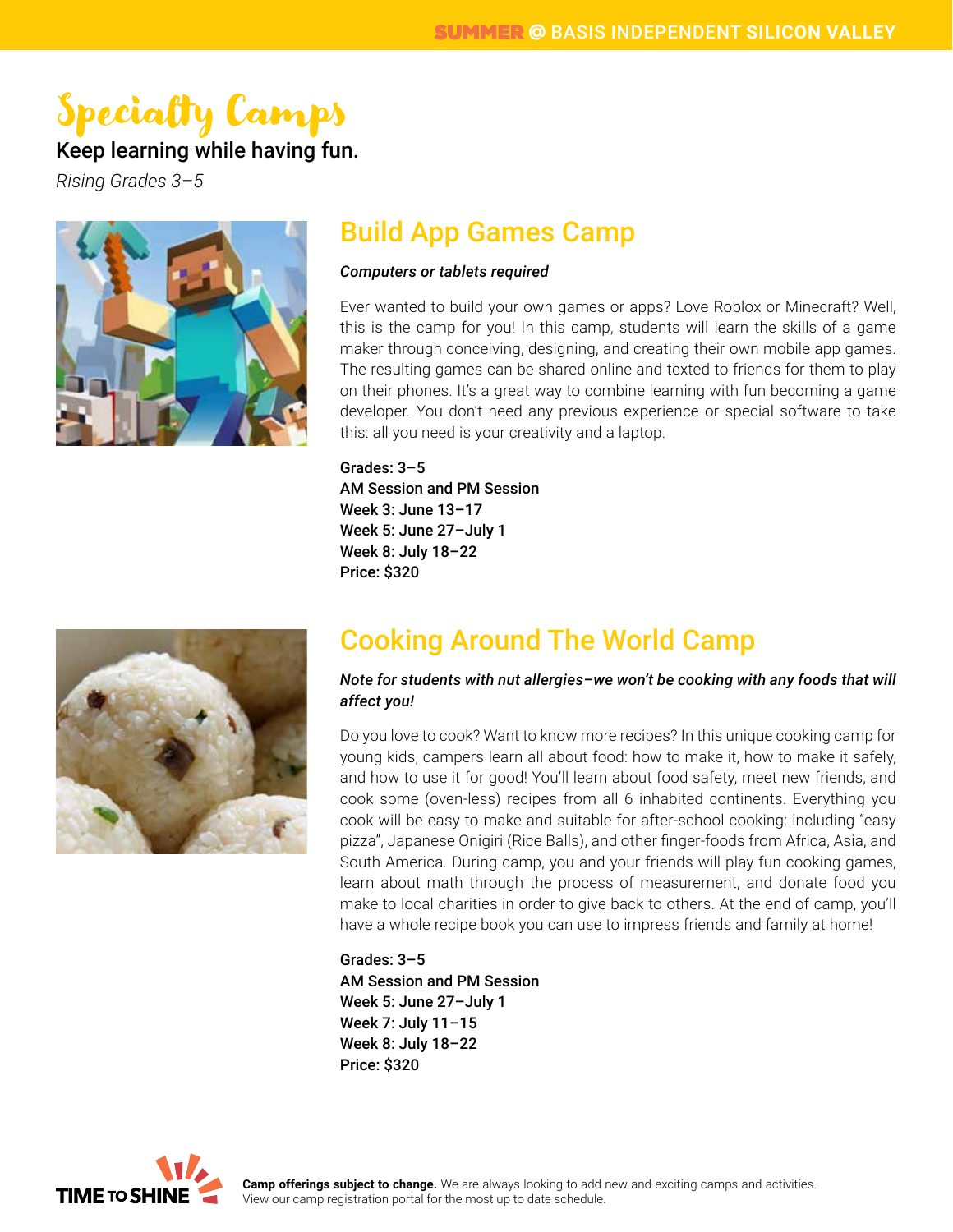### Keep learning while having fun.

*Rising Grades 3–5*



### Jr. CEO's

How cool would it be for you to be the boss at Apple or Nike for a day? In this leadership program, you can! Campers act as CEOs for leading companies and collaborate to make strategic recommendations to address real business issues. Case studies include popular companies and examine the role of female and minority CEOs. Campers enhance their problem-solving skills, develop business savvy and cultivate a strategic mindset as future leaders.

Grades: 3–5 AM Session Week 5: June 27–July 1 Price: \$280



### Leadership & Writing (this is a two-week camp)

#### *Week 1:* Leadership for Future Innovators

Is your child going to change the world? This class will give your student the opportunity to think about big ideas in a way they can digest and communicate their own big ideas to shape the future. Each class the student will watch a short TedTalk given by someone between ages 6-15 and engage in a critical analysis of the ideas presented within their cohort. Then students innovate their own new projects and share their ideas with their peers. This process will challenge their ideas and ultimately teach them about persuasion, public speaking, charisma, stage presence, clarity, and other leadership skills! Students will have a blast while learning fundamental skills that will help them in their future careers. FINAL PROJECT: Each student will write, perform, and record their own TedTalk which can be shared with their friends and family!

#### *Week 2:* Critical Thinking and Creative Writing

Our most popular program continues! ESoD offers the opportunity for students to delve even deeper into story design and creative writing! Once again, each class will begin with a screening of a previously unwatched animated short film (3-8 minutes), which will then be used to help students think critically to creatively write their own story over the duration of the entire class. Critical Thinking & Creative Writing II features more complicated and intricate narrative structures, more advanced logical exercises, and more opportunities for thinking out-of-thebox! FINAL PROJECT: Final stories written in this class will be published in an e-pub format that can be shared with students' families and friends!

Grades: 3–5 AM Session Week 6–7: July 5–15\* Price: \$480

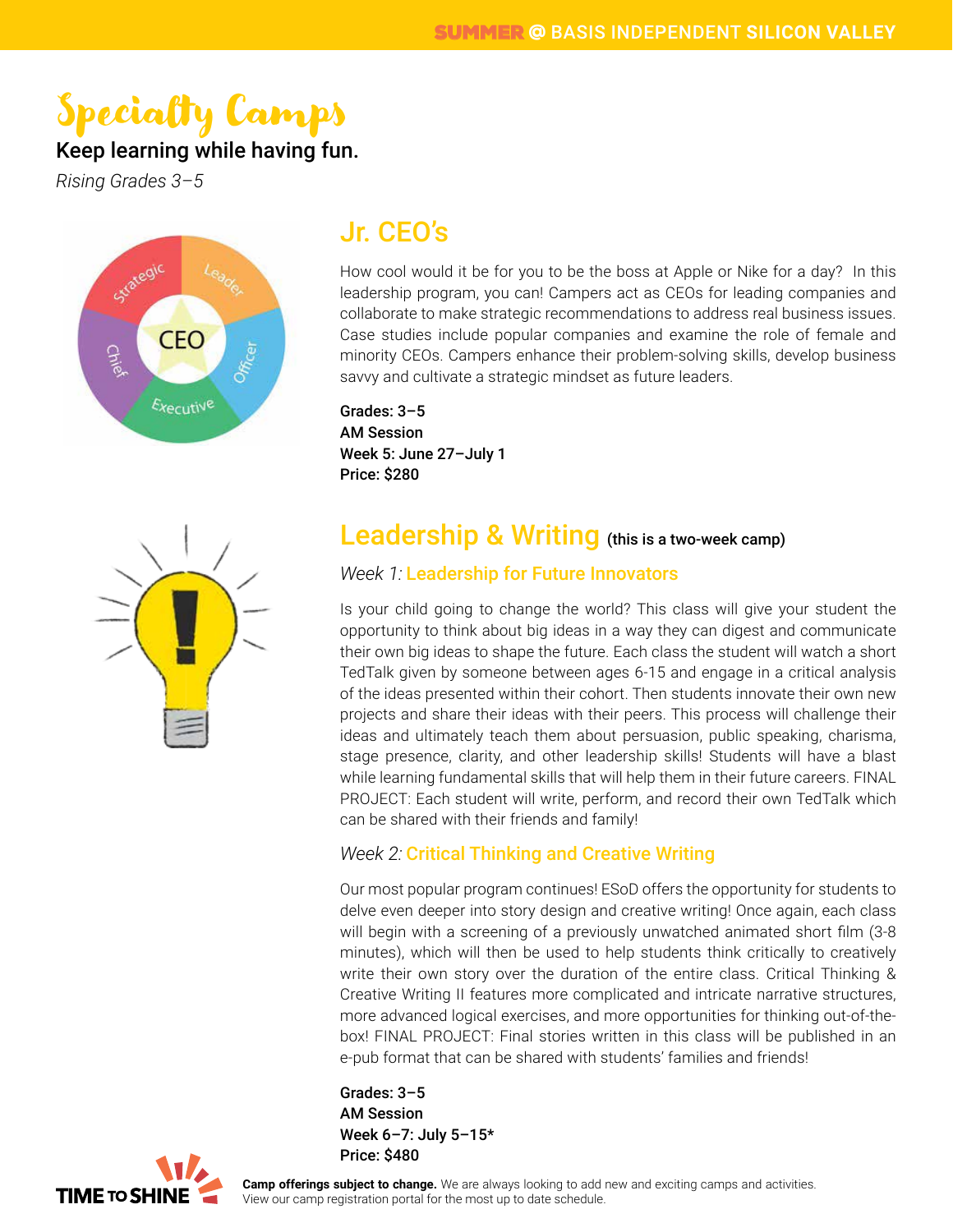### Keep learning while having fun.

*Rising Grades 3–5*



### Little Entrepreneurs Camp

#### *Computers or tablets required*

Have you ever wanted to start your own business or website? In this camp for budding entrepreneurs, that's exactly what you'll do! You'll work with a classmate to come up with a simple company idea, taking it as far as it will go before the camp ends. You'll create a business plan, enlist friends and family, and set up everything you need to be a junior entrepreneur: a first email address, a basic app or website, and a presentation. Ultimately, you'll share your idea with friends and family, work hard to get a first customer, and present all your progress to the whole camp. You'll have a ton of fun and accomplish more than you ever have before!

Grades: 3-5 AM Session and PM Session Week 1: May 31–June 3

Week 5: June 27–July 1 Week 7: July 11–15 Price: \$320



### My First Lemonade Stand

Let's sell lemonade! Young campers become "lemonade entrepreneurs" and learn how to make yummy lemonade and earn money selling it! From designing marketing flyers to estimating profits to experimenting with recipes, campers have fun all week while developing business savvy. As an optional showcase event, campers launch the lemonade stand on Friday to raise money for a charity they select!

Grades: 3–5 AM Session Week 4: June 20–24 Price: \$280



### Sports Management

For the sports lover, future team General Manager, sports team owner or ESPN analyst, this unique program helps campers view the world of sports from a business perspective. Campers participate in fun mock drafts for various sports and analyze different sports topics, including the value of sports teams, player compensation, college sports, endorsements, the Nike vs Under Armour competition, sports agents, the Super Bowl, e-sports and more!

Grades: 3–5 AM Session Week 5: June 27–July 1 Price: \$280

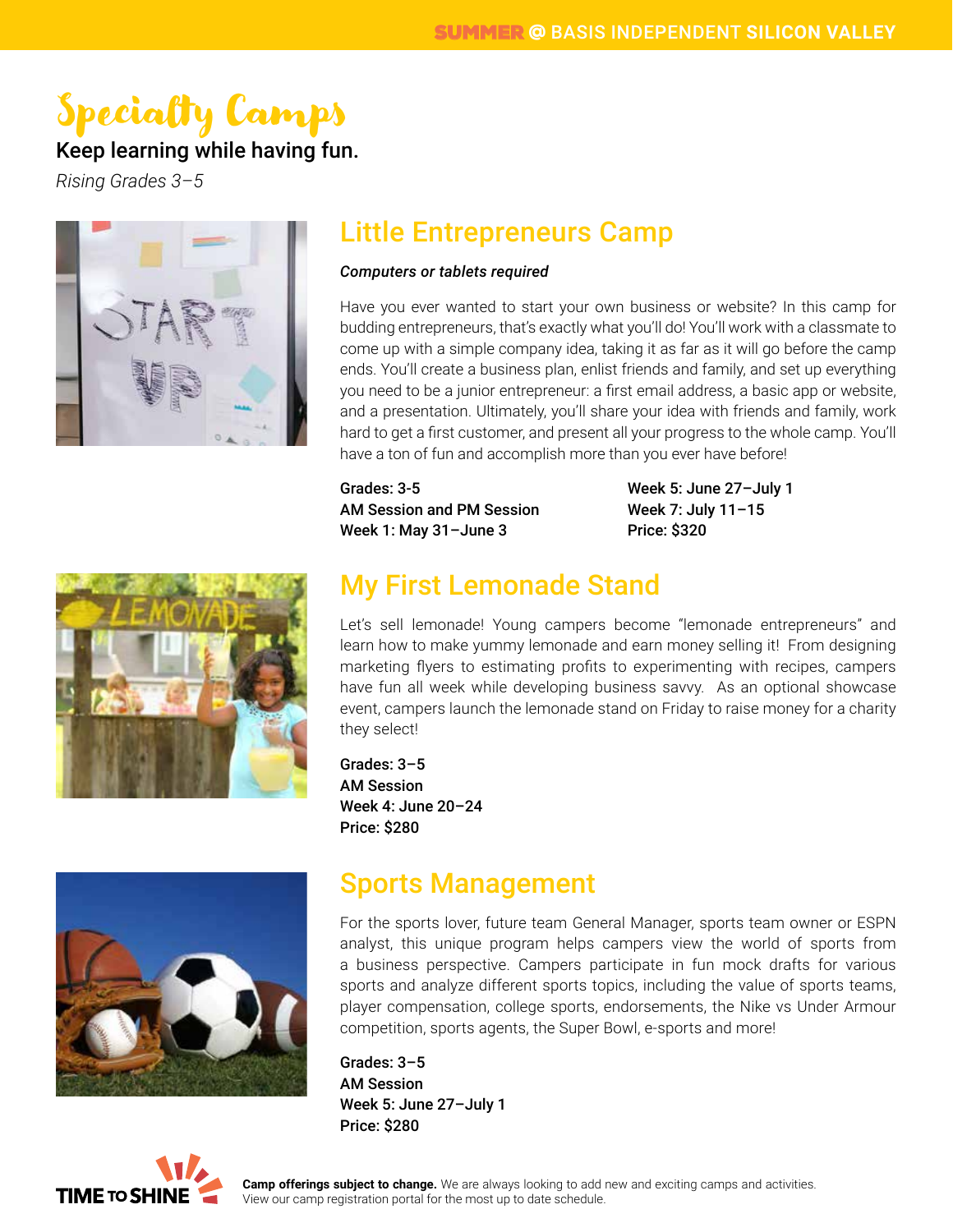### Keep learning while having fun.

*Rising Grades 3–5*



### Young Debaters

Campers learn the art of persuasion and help select debate topics they find interesting. In a public forum debate format, campers work in groups and practice their debating skills in a supportive environment, including developing arguments, issuing rebuttals, providing examples, rebuilding their case and summarizing points of view. Campers learn to think on their feet and enhance their publicspeaking skills, gaining self-confidence in the process.

Grades: 3-5 AM Session Week 3: June 13–17 Price: \$280



### Young Diplomats

This fun camp helps students develop a global mindset and build international awareness early in life, an important skill in today's increasingly interconnected world. Students explore cultural differences across countries, languages, currencies, country flags, geography games, famous landmarks, current global events, diplomacy and come up with solutions to global problems like hunger, poverty and pollution.

Grades: 3–5 AM Session Week 2: June 6–10 Price: \$280



### Young Philanthropists

Campers internalize the benefits of doing well and doing good, reviewing a number of charities and discussing the merits of giving back. Students collaborate in small teams to select a charity or issue they feel passionate about and come up with practical ways they can support that cause (including raising awareness, volunteering and fundraising), then create their own mock foundation!

Grades: 3–5 AM Session Week 7: July 11–15 Price: \$280

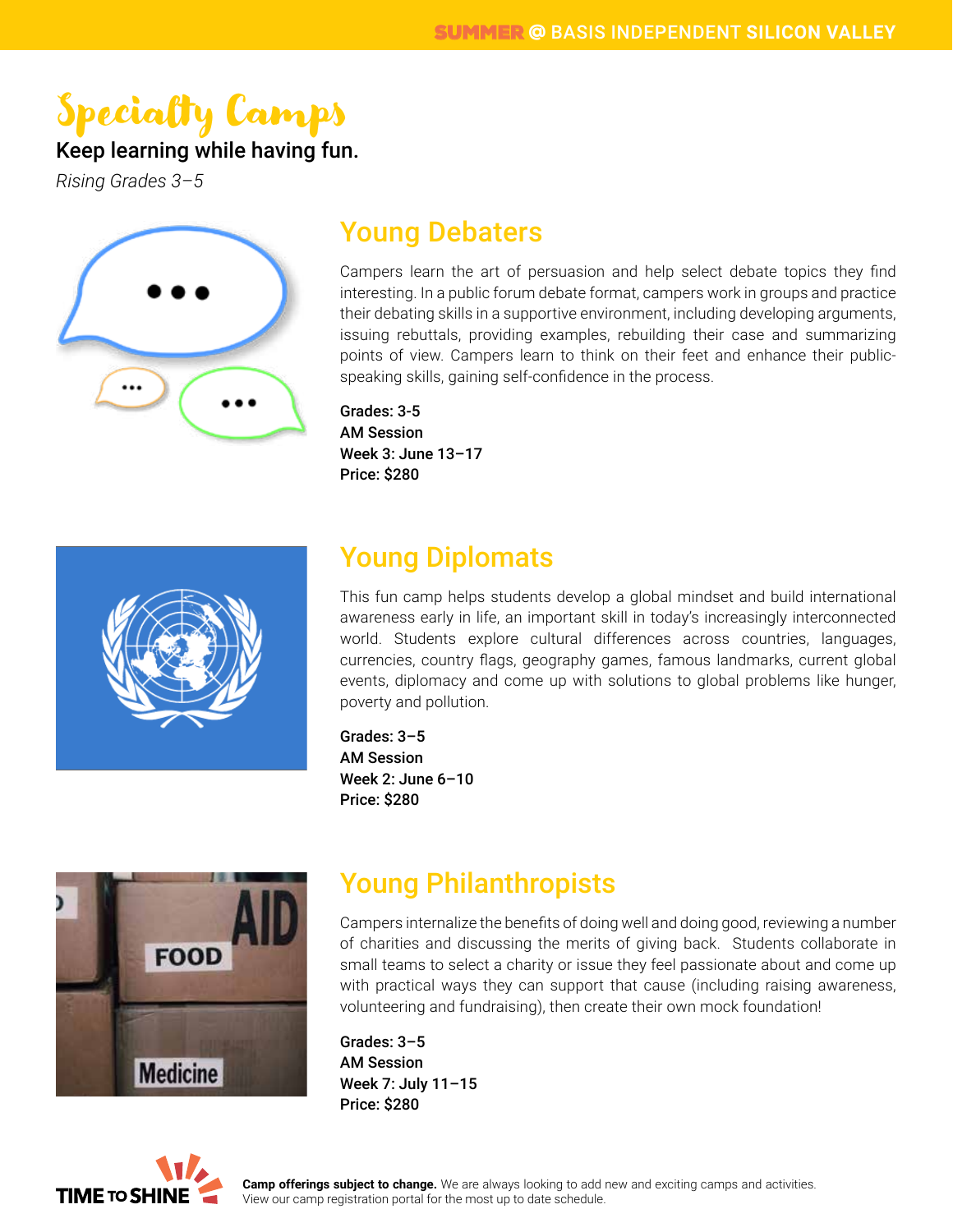### Explore and expand your interests • Rising Grades 6–8

Our specialty camps are packed with hands-on activities that offer experiences for campers to discover new skills and talents. Whatever your child's interests are, we have fun and unique activities for them to try!

### Fees:

**Early and Late Bird:** \$100/week

#### Hours:

**AM Sessions:** 9:00 AM–12:00 PM **PM Sessions:** 1:00 PM–4:00 PM **Early Bird:** 7:30 AM–9:00 AM **Late Bird:** 4:00 PM–5:30 PM *Lunch and snacks are not provided* Available Weeks: \*No Camp May 30 and July 4

**Week 1:** May 31–June 3\* **Week 2:** June 6–10 **Week 3:** June 13–17 **Week 4:** June 20–24 **Week 5:** June 27–July 1 **Week 6:** July 5–8\* **Week 7:** July 11–15 **Week 8:** July 18–22



### Budding Entrepreneurs Camp

If you love Shark Tank, this empowering camp is for you! Join other intrepid campers and develop a business plan for your own business idea. You will learn to take risks and persevere, while making business-like decisions about strategy, marketing and finance (optional activities include building a website and designing business cards). Campers build confidence "learning by doing" throughout the week and make their pitch presentations on the last day!

Grades: 6–8 AM Session Week 3: June 13–17 Price: \$280



**Camp offerings subject to change.** We are always looking to add new and exciting camps and activities. View our camp registration portal for the most up to date schedule.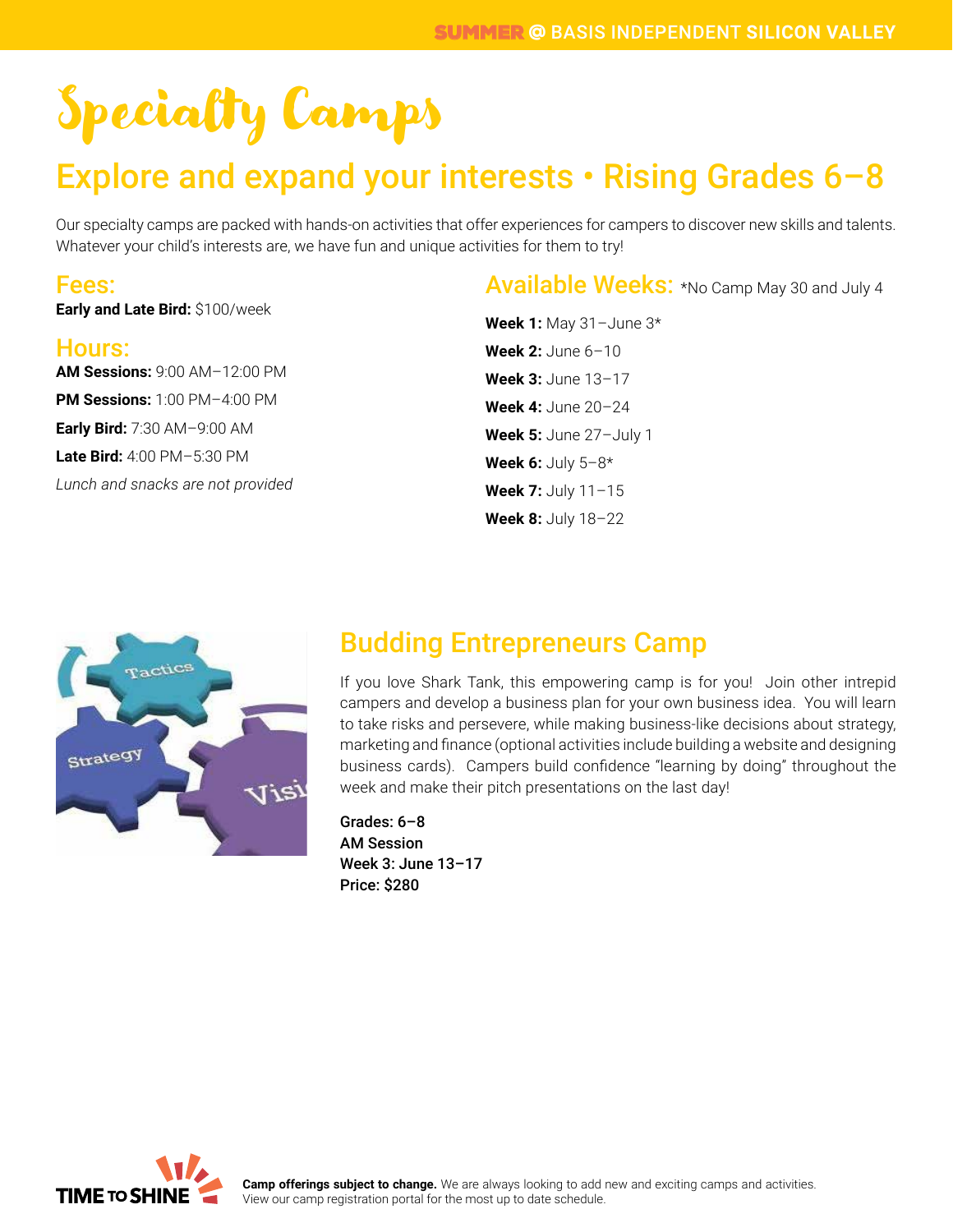### Keep learning while having fun.

*Rising Grades 6–8*



### Build App Games Camp

#### *Computers or tablets required*

Ever wanted to build your own games or apps? Love Roblox or Minecraft? Well, this is the camp for you! In this camp, students will learn the skills of a game maker through conceiving, designing, and creating their own mobile app games. The resulting games can be shared online and texted to friends for them to play on their phones. It's a great way to combine learning with fun becoming a game developer. You don't need any previous experience or special software to take this: all you need is your creativity and a laptop.

Grades: 6–8 AM Session and PM Session Week 3: June 13–17 Week 5: June 27–July 1 Week 8: July 18–22 Price: \$320



### Bulls & Bears

Learn investing fundamentals and how you can start investing at a young age! Build your own \$100,000 stock portfolio and trade stocks like Apple, Nike or Amazon with a cool investing simulation tool. This hands-on experience empowers campers with the tools and mindset to face future investment decisions with confidence and buy low, sell high! A solid foundation for successful future investors!

Grades: 6–8 AM Session Week 3: June 13–17 Price \$280

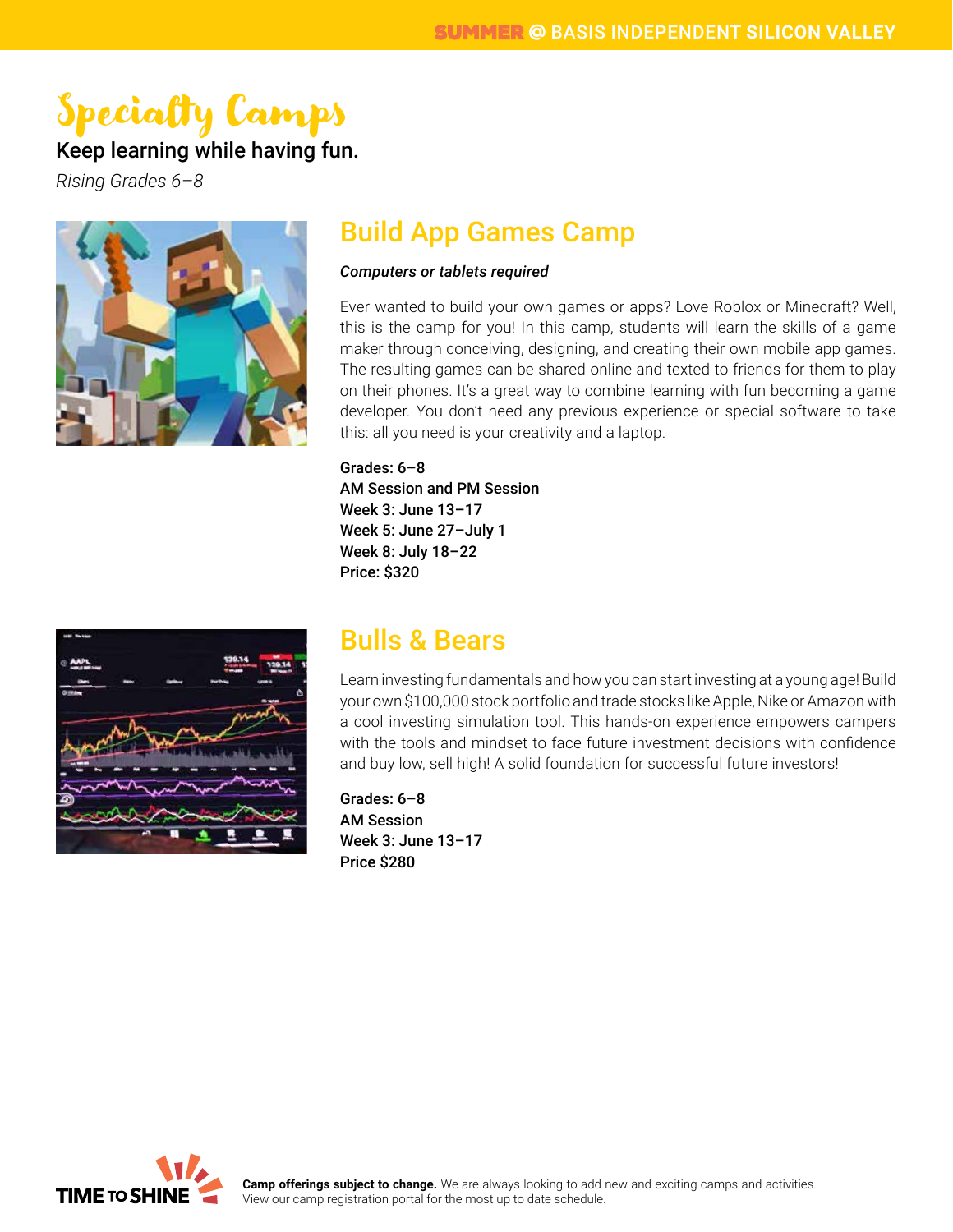### Keep learning while having fun.

*Rising Grades 6–8*



### Graphic Design Camp

Get creative this summer! Learn the elements of design and create dynamic digital composites that you can print, frame or wear. Our Graphic Design camp teaches how to combine creativity with digital tools. Students learn the tools, techniques and fundamentals behind good design, and create their own eyecatching composition. Students will create original digital art using effects and other image editing techniques, elements of typography, design elements such as line, form, shapes, color and texture, layout and composition. Projects created in this camp will include digital composite imagery for projects such as cards, posters, t-shirts and more. We teach the essential skills that help convey your ideas creatively and effectively with good layout and design.

We use professional graphic design software and create original designs that can 'talk'. What you get out of this camp is not just digital art, you learn how to compose your presentations. Skills that can be used in anything from classroom presentations to complex layouts. We show you the tricks professionals use to create a 'flow' in your design. You get to learn the know-hows of visual storytelling and communication to create dynamic visuals and striking presentations.

No prior experience required. Students must bring their own devices and software. A computer (Windows PC or Mac) would be needed. Software for this class is Adobe Photoshop. Cost of the software is FREE (for first time users, for one week). Assistance will be provided in installing software.

Grades: 6–8 AM Session Week 7: July 11–15 Price: \$825



### Jr. CEO's

How cool would it be for you to be the boss at Apple or Nike for a day? In this leadership program, you can! Campers act as CEOs for leading companies and collaborate to make strategic recommendations to address real business issues. Case studies include popular companies and examine the role of female and minority CEOs. Campers enhance their problem-solving skills, develop business savvy and cultivate a strategic mindset as future leaders.

Grades: 6–8 AM Session Week 2: June 6–10 Price: \$280

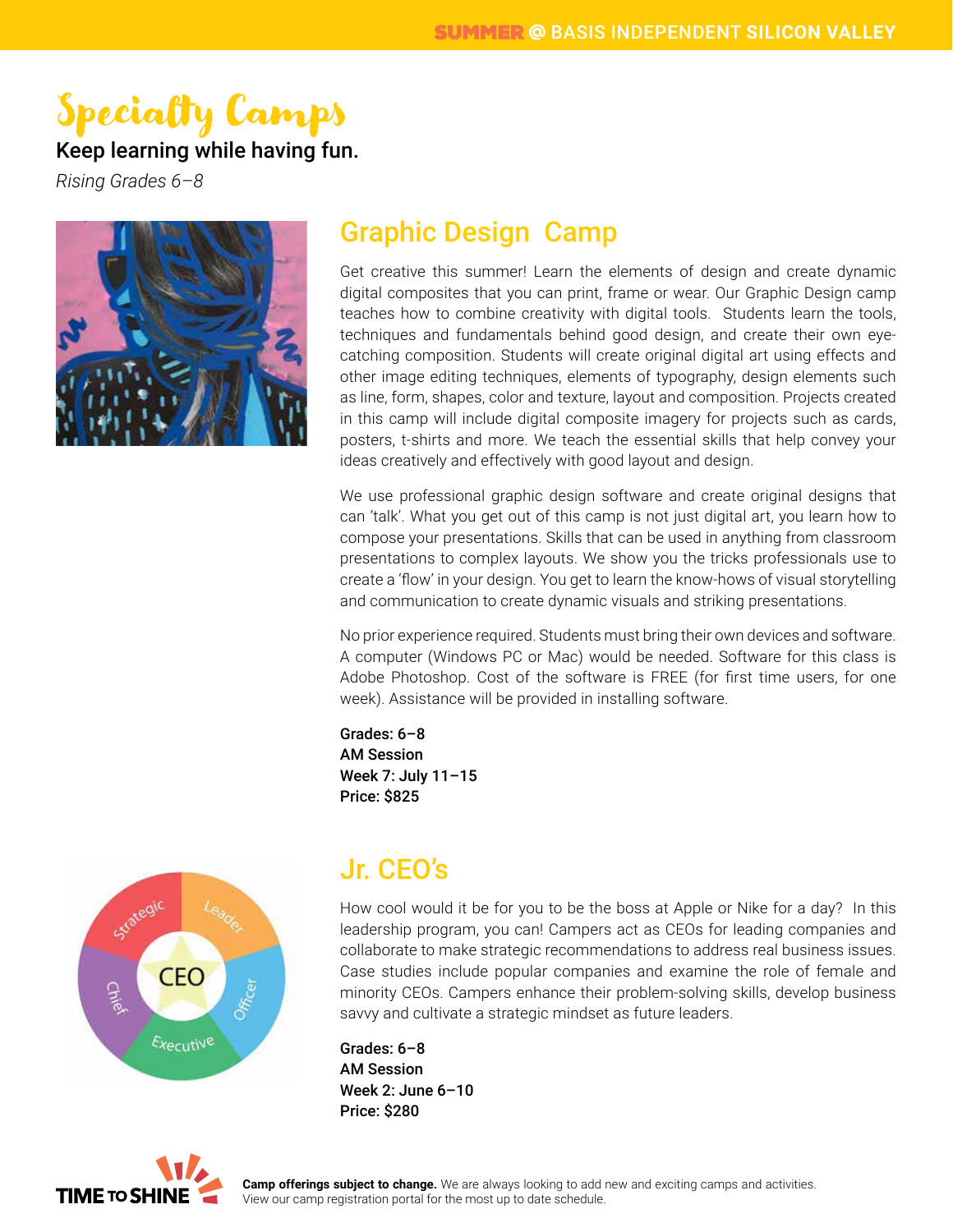### Keep learning while having fun.

*Rising Grades 6–8*



### Junior Entrepreneurs Camp

#### *Computers or tablets required*

Have you ever wanted to start your own business or website? In this camp for budding entrepreneurs, that's exactly what you'll do! You'll work with a classmate to come up with a simple company idea, taking it as far as it will go before the camp ends. You'll create a business plan, enlist friends and family, and set up everything you need to be a junior entrepreneur: a first email address, a basic app or website, and a presentation. Ultimately, you'll share your idea with friends and family, work hard to get a first customer, and present all your progress to the whole camp. You'll have a ton of fun and accomplish more than you ever have before!

#### Grades: 6–8 AM Session and PM Session Week 1: May 31–June 3\* Week 5: June 27–July 1 Week 7: July 11–15 Price: \$320



### Motion Graphics & Visual Effects Camp

Experience the fun of blending Graphics, Effects and Animation with our Motion Graphics camp. This unique camp teaches students the foundational techniques of Motion Graphics and Visual Effects. Students learn to create vectors, animate graphics and typography, and use basic codes to create stunning visual effects. Students also use images, audio and videos to create compositions, and learn the basics of video editing. Students implement design elements such as line, form, shapes, color and texture, layout and composition - pair that with animation and videos, and finally add audio and render.

Using professional motion design software Adobe After Effects we will teach students the basics of Motion Graphics, including tricks that you would see in advertisements on tv, or effects in movies. The projects created in this camp will include video composites such as animated logos, transitions, effects and more. Students will experience the motion design production pipeline, and also learn the fun aspects of creating stunning visual effects.

No prior experience required. Students must bring their own devices and software. A computer (Windows PC or Mac) would be needed. Software for this class is Adobe After Effects. Cost of the software is FREE (for first time users, for one week). Assistance will be provided in installing software.

Grades: 6–8 AM Session Week 8: July 18–July 22 Price: \$825

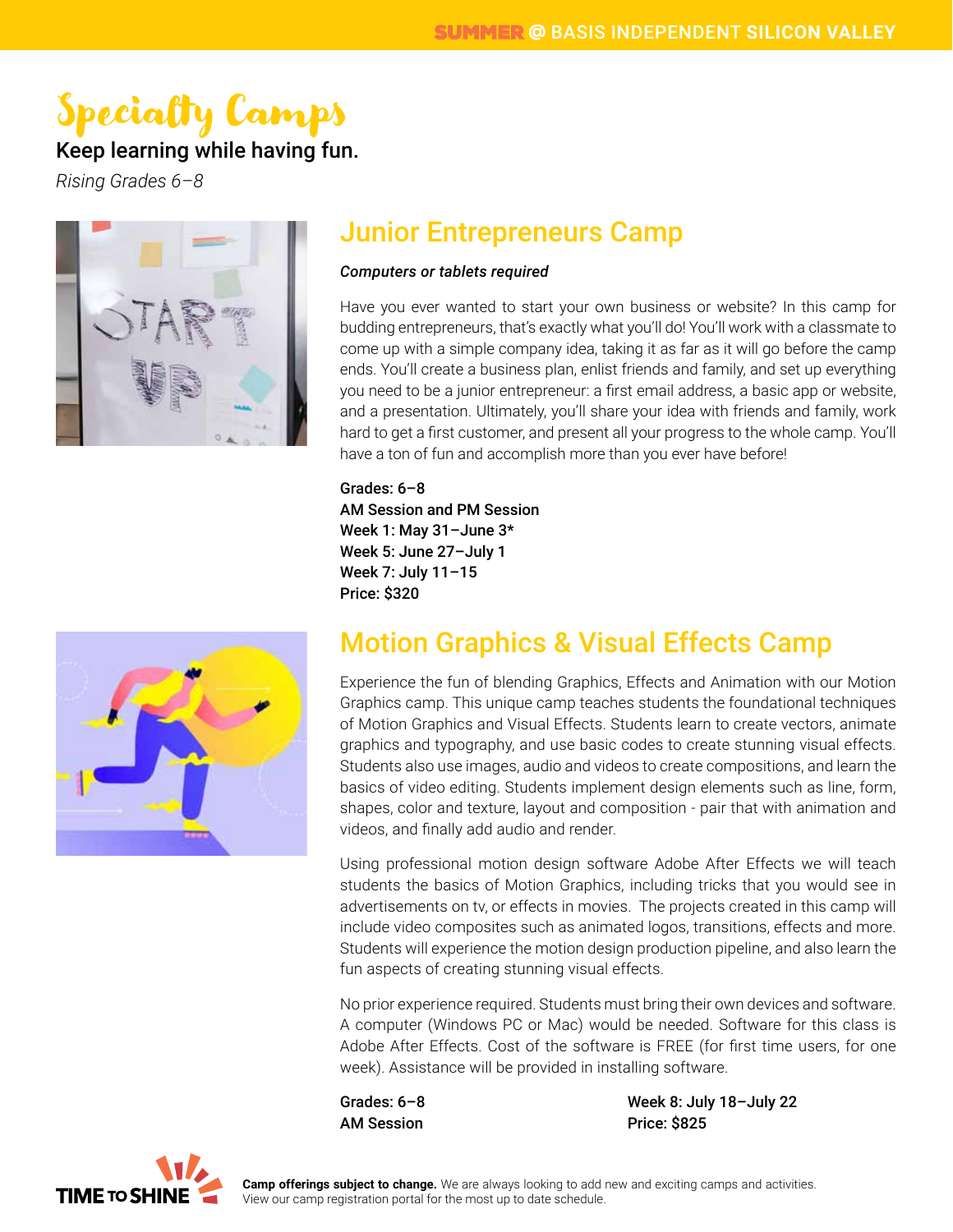### Keep learning while having fun.

*Rising Grades 6–8*

| the latest replaced VIII(V), 777, 31marc, and J, 777);<br>reviseder, stavent proceder, 2001-33-33-4<br>il littering', corrow'll'inistic') - Attilal (seditamente, conflicta)<br>Liverane Confiet (code )<br>Hage, trends of Flash, the<br>к                                                                                                                                                                                                                                                                                                                                                 |
|---------------------------------------------------------------------------------------------------------------------------------------------------------------------------------------------------------------------------------------------------------------------------------------------------------------------------------------------------------------------------------------------------------------------------------------------------------------------------------------------------------------------------------------------------------------------------------------------|
| <b>Employ extents the division of F</b><br><b>Straitford and Company of the Company of the Company of the Company of the Company of the Company of the Company</b><br>$\mu_{\rm H, 10}$<br>ing replaced the same for the control of the control of the control of the control of the control of the control of the control of the control of the control of the control of the control of the control of the control of t<br><b>START AND</b><br><b>Catchetine Catchetine</b><br><b>FORD AND AN</b><br>x<br><b>City Last Angle</b><br>$\omega_{\rm 0}$<br>a Government<br><b>Little Atl</b> |
| <b>Rangel V</b><br><b>SHIP</b><br>Second to a Committee of the contract of the State of the State of the State of the State of the State of the State of<br><b>David Vi</b><br>ı<br><b>Committee of Committee of the Committee of the Committee of the Committee of the Committee of the Committee of</b><br><b>Constitution of the Constitution of the Constitution of the Constitution of the Constitution</b><br>۱<br><b>College</b><br><b>Services Controllering Controllering Street</b>                                                                                               |

### Real Coding & App Building Camp

#### *Computers or tablets required*

Have you ever wanted to make your own websites and apps? In this innovative hands-on coding and tech camp, you'll learn the skills of a coder and the mindset of an entrepreneur through building apps - your own app and also an app for local nonprofits. You'll build apps and games every week in the course and work on real iOS apps. Previous students have been covered in multiple local news outlets for apps they've built for homeless shelters, veterinarians, and local climate nonprofits!

#### Grades: 6–8 AM Session and PM Session Week 2: June 6–10 Week 5: June 27–July 1 Week 8: July 18–22 Price: \$320

### Sports Management

For the sports lover, future team General Manager, sports team owner or ESPN analyst, this unique program helps campers view the world of sports from a business perspective. Campers participate in fun mock drafts for various sports and analyze different sports topics, including the value of sports teams, player compensation, college sports, endorsements, the Nike vs Under Armour competition, sports agents, the Super Bowl, e-sports and more!

Grades: 6–8 AM Session Week 8: July 18–22 Price: \$280



TIME TO SHI

### Young Debaters

Campers learn the art of persuasion and help select debate topics they find interesting. In a public forum debate format, campers work in groups and practice their debating skills in a supportive environment, including developing arguments, issuing rebuttals, providing examples, rebuilding their case and summarizing points of view. Campers learn to think on their feet and enhance their publicspeaking skills, gaining self-confidence in the process.

Grades: 6–8 AM Session

Week 8: July 18–22 Price: \$280

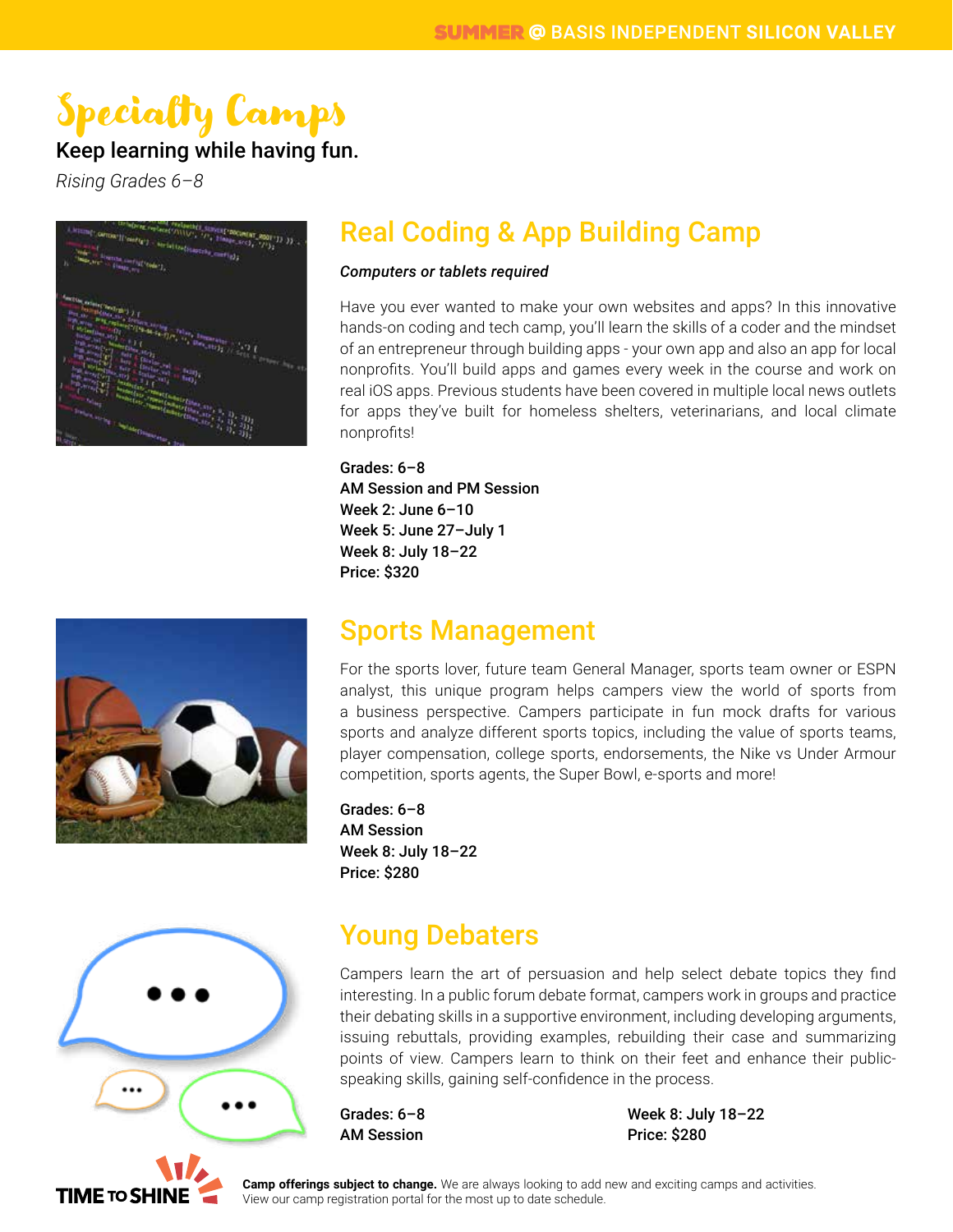### Explore and expand your interests • Rising Grades 8–10

Our specialty camps are packed with hands-on activities that offer experiences for campers to discover new skills and talents. Whatever your child's interests are, we have fun and unique activities for them to try!

### Fees:

**Early and Late Bird:** \$100/week

#### Hours:

**AM Sessions:** 9:00 AM–12:00 PM **PM Sessions:** 1:00 PM–4:00 PM **Early Bird:** 7:30 AM–9:00 AM **Late Bird:** 4:00 PM–5:30 PM *Lunch and snacks are not provided*



Available Weeks: \*No Camp May 30 and July 4

**Week 1:** May 31–June 3\* **Week 2:** June 6–10 **Week 3:** June 13–17 **Week 4:** June 20–24 **Week 5:** June 27–July 1 **Week 6:** July 5–8\* **Week 7:** July 11–15 **Week 8:** July 18–22

### Graphic Design Camp

Get creative this summer! Learn the elements of design and create dynamic digital composites that you can print, frame or wear. Our Graphic Design camp teaches how to combine creativity with digital tools. Students learn the tools, techniques and fundamentals behind good design, and create their own eyecatching composition. Students will create original digital art using effects and other image editing techniques, elements of typography, design elements such as line, form, shapes, color and texture, layout and composition. Projects created in this camp will include digital composite imagery for projects such as cards, posters, t-shirts and more. We teach the essential skills that help convey your ideas creatively and effectively with good layout and design.

We use professional graphic design software and create original designs that can 'talk'. What you get out of this camp is not just digital art, you learn how to compose your presentations. Skills that can be used in anything from classroom presentations to complex layouts. We show you the tricks professionals use to create a 'flow' in your design. You get to learn the know-hows of visual storytelling and communication to create dynamic visuals and striking presentations.

No prior experience required. Students must bring their own devices and software. A computer (Windows PC or Mac) would be needed. Software for this class is Adobe Photoshop. Cost of the software is FREE (for first time users, for one week). Assistance will be provided in installing software.

Grades: 8–10 AM Session Week 7: July 11–15 Price: \$825

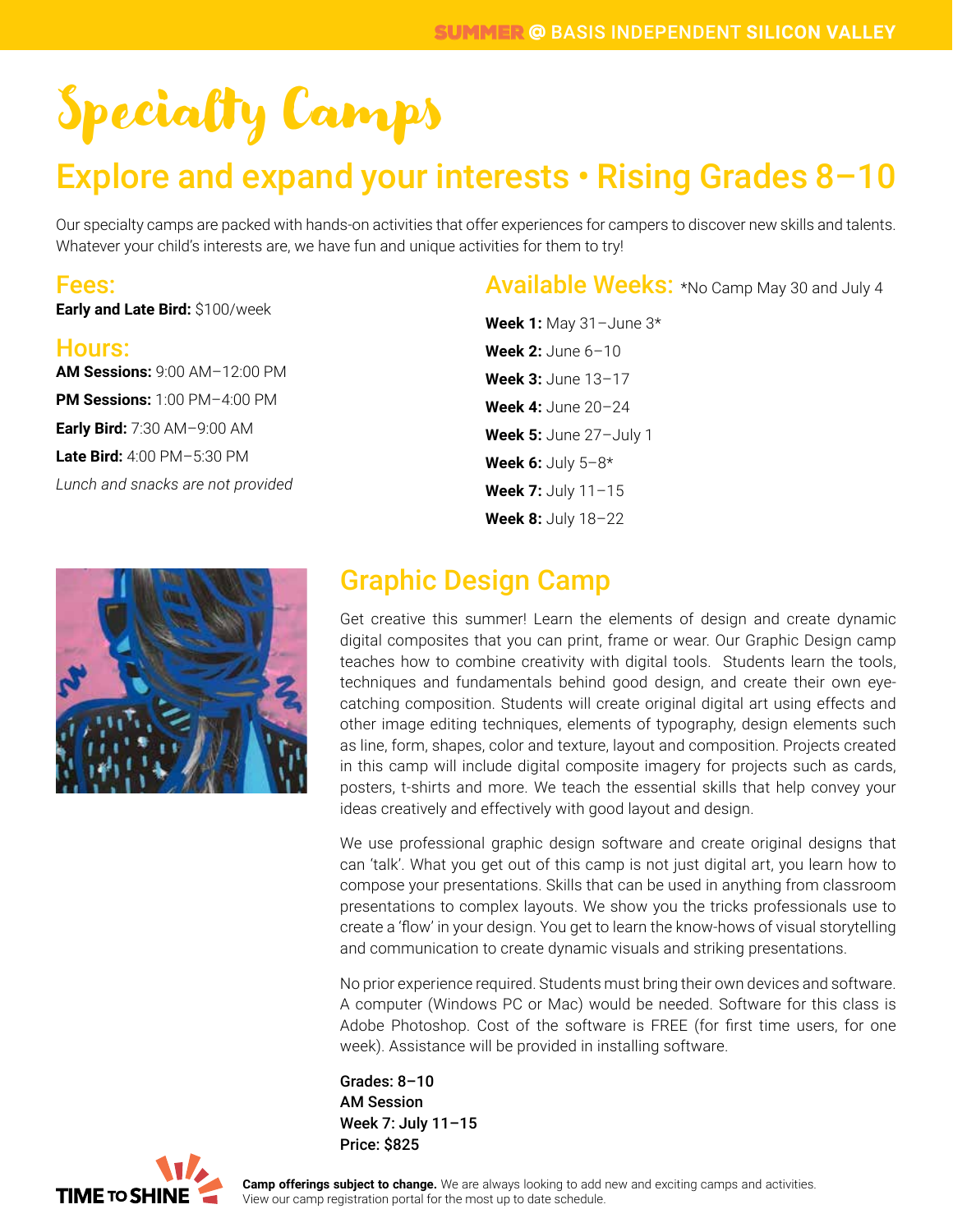### Keep learning while having fun.

*Rising Grades 8–10*



### Motion Graphics & Visual Effects Camp

Experience the fun of blending Graphics, Effects and Animation with our Motion Graphics camp. This unique camp teaches students the foundational techniques of Motion Graphics and Visual Effects. Students learn to create vectors, animate graphics and typography, and use basic codes to create stunning visual effects. Students also use images, audio and videos to create compositions, and learn the basics of video editing. Students implement design elements such as line, form, shapes, color and texture, layout and composition - pair that with animation and videos, and finally add audio and render.

Using professional motion design software Adobe After Effects we will teach students the basics of Motion Graphics, including tricks that you would see in advertisements on tv, or effects in movies. The projects created in this camp will include video composites such as animated logos, transitions, effects and more. Students will experience the motion design production pipeline, and also learn the fun aspects of creating stunning visual effects.

No prior experience required. Students must bring their own devices and software. A computer (Windows PC or Mac) would be needed. Software for this class is Adobe After Effects. Cost of the software is FREE (for first-time users, for one week). Assistance will be provided in installing software.

Grades: 6–8 AM Session and PM Session Week 8: July 18–22 Price: \$825

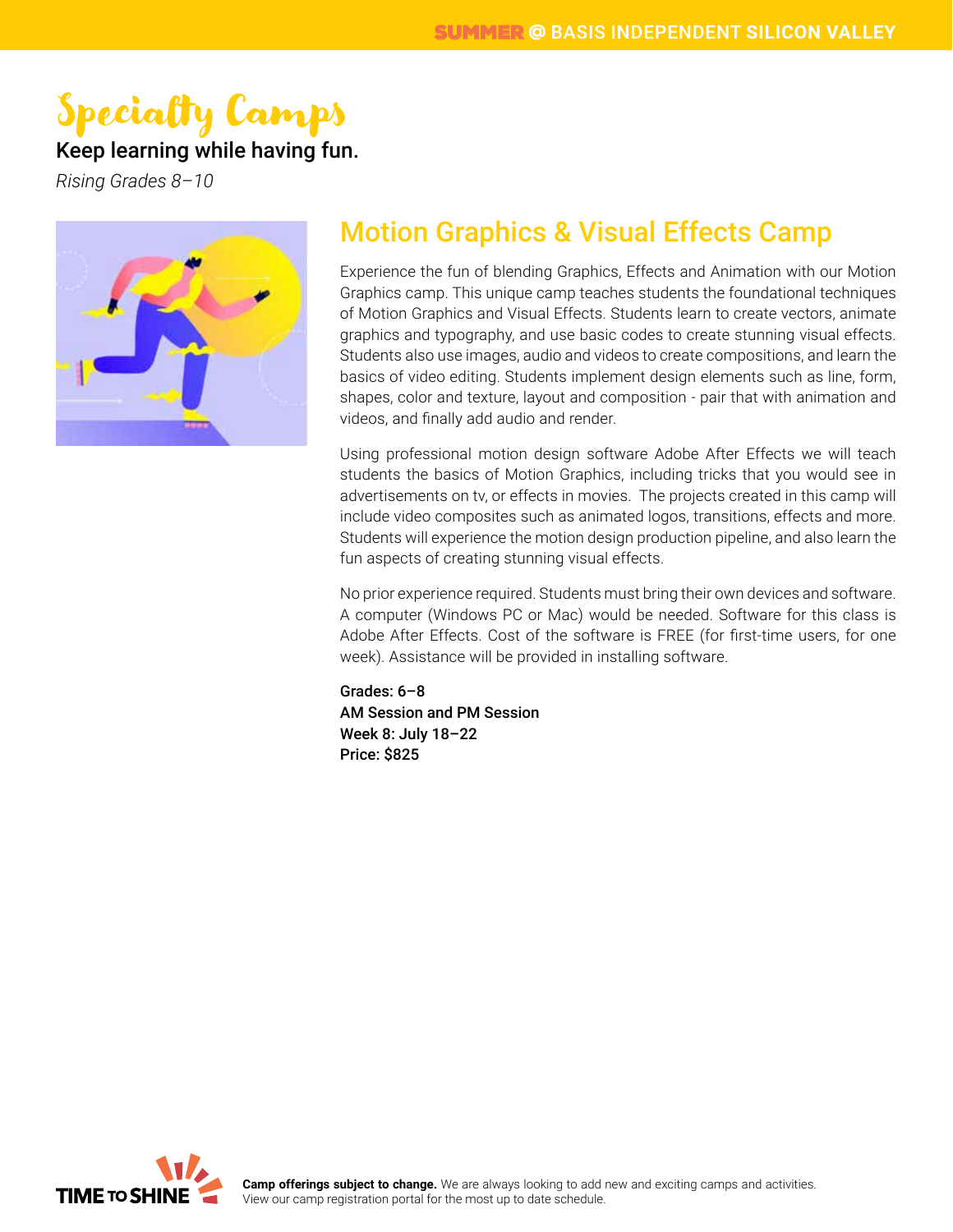# SPORTS CAMPS